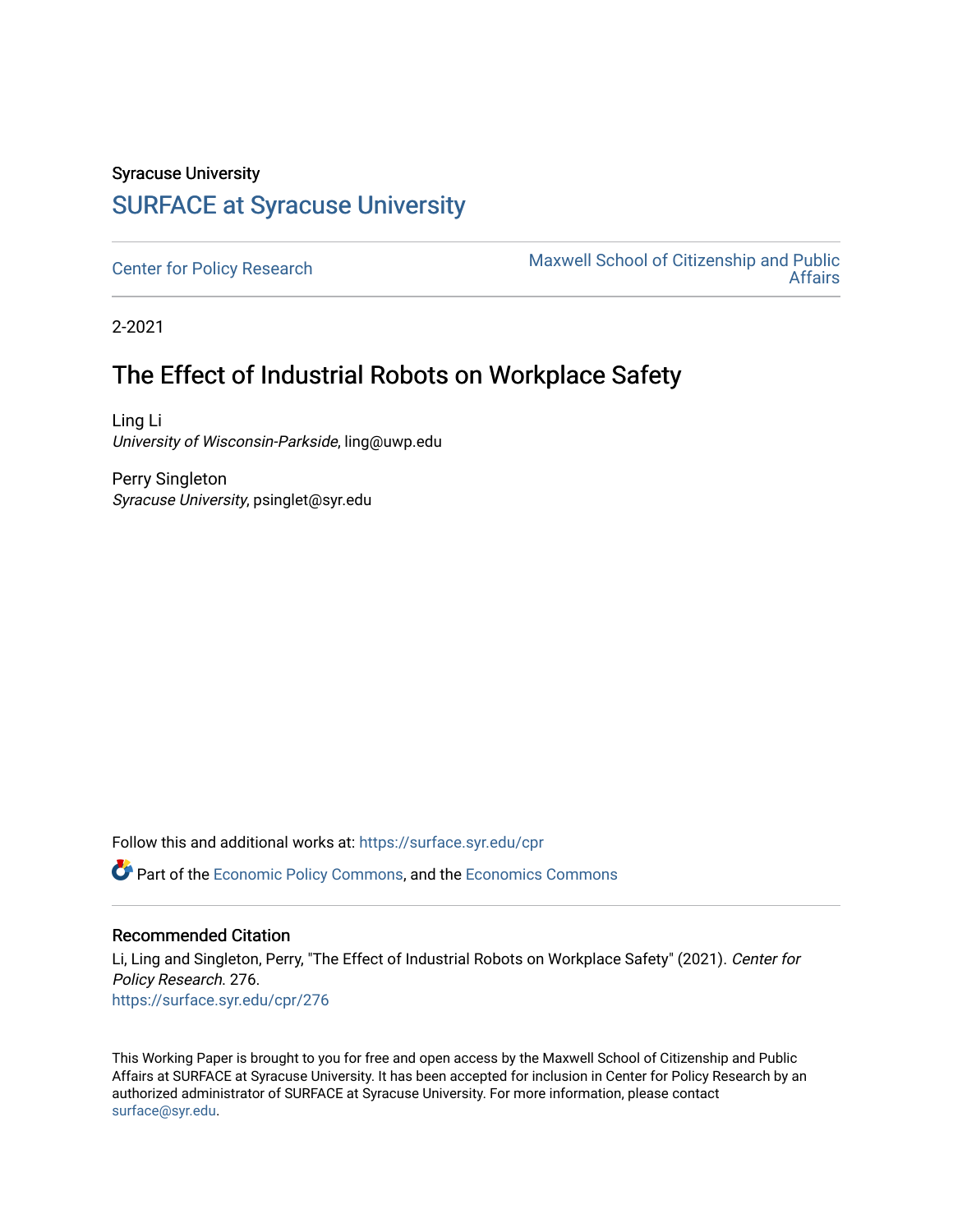# **CENTER FOR POLICY RESEARCH THE MAXWELL SCHOOL WORKING PAPER SERIES**

# **The Effect of Industrial Robots on Workplace Safety**

# **Ling Li and Perry Singleton**

Paper No. 239 February 2021

**ISSN: 1525-3066** 426 Eggers Hall Syracuse University Syracuse, NY 13244-1020 **T** 315.443.3114 **E** ctrpol@syr.edu https://www.maxwell.syr.edu/CPR\_Working\_Papers.aspx

Syracuse University Maxwell School of Citizenship & Public Affairs

Center for Policy Research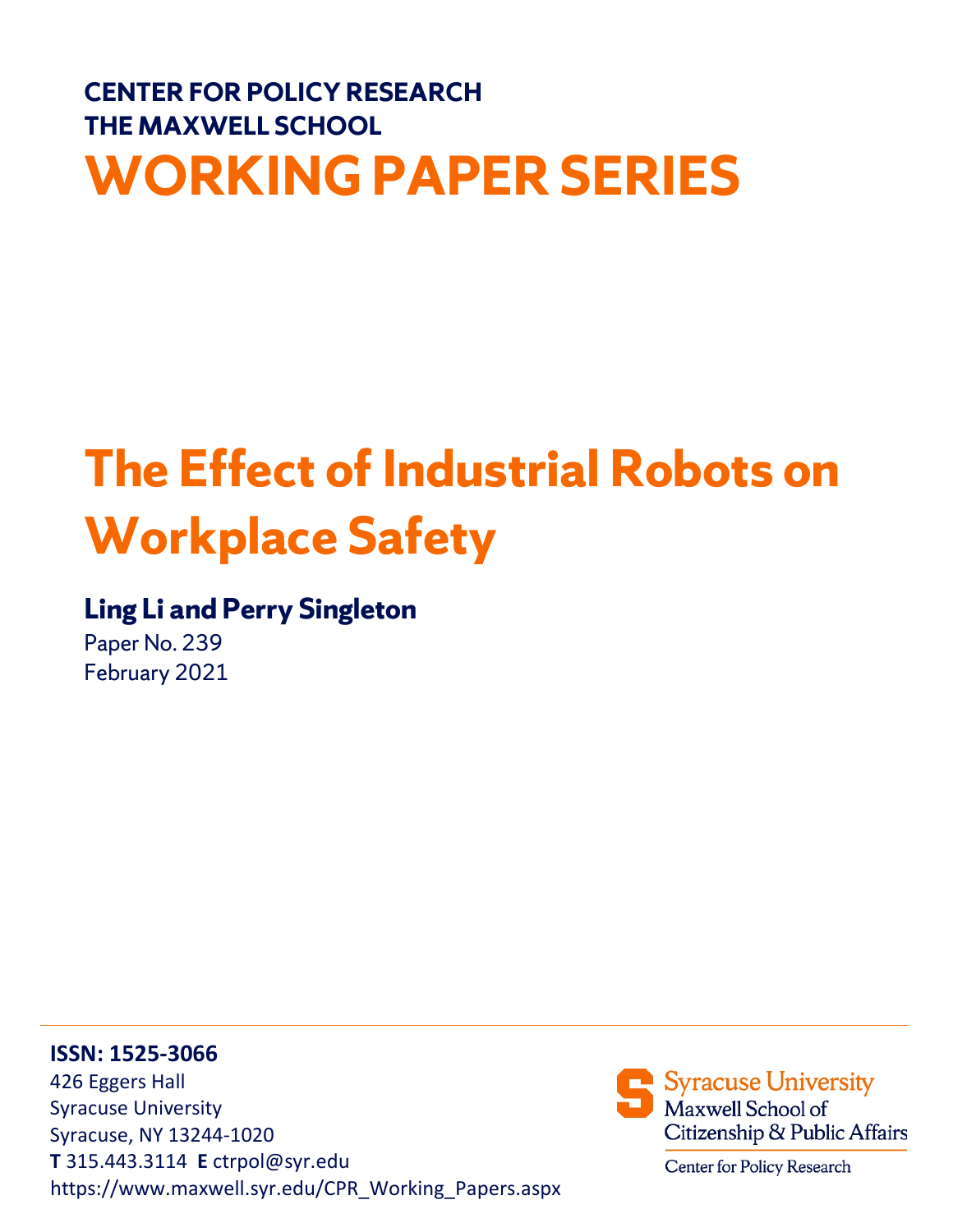#### **CENTER FOR POLICY RESEARCH – Spring 2021**

#### **Leonard M. Lopoo, Director Professor of Public Administration and International Affairs (PAIA)**

#### **Associate Directors**

Margaret Austin Associate Director, Budget and Administration

John Yinger Trustee Professor of Economics (ECON) and Public Administration and International Affairs (PAIA) Associate Director, Center for Policy Research

#### **SENIOR RESEARCH ASSOCIATES**

| Badi Baltagi, ECON            | Jeffrey Kubik, ECON           | Alexander Rothenberg, ECON    |
|-------------------------------|-------------------------------|-------------------------------|
| Robert Bifulco, PAIA          | Yoonseok Lee, ECON            | Rebecca Schewe, SOC           |
| Leonard Burman, PAIA          | Amy Lutz, SOC                 | Amy Ellen Schwartz, PAIA/ECON |
| Carmen Carrión-Flores, ECON   | Yingyi Ma, SOC                | Ying Shi, PAIA                |
| Alfonso Flores-Lagunes, ECON  | Katherine Michelmore, PAIA    | Saba Siddiki, PAIA            |
| Sarah Hamersma, PAIA          | Jerry Miner, ECON             | Perry Singleton, ECON         |
| Madonna Harrington Meyer, SOC | Shannon Monnat, SOC           | Yulong Wang, ECON             |
| Colleen Heflin, PAIA          | Jan Ondrich, ECON             | Peter Wilcoxen, PAIA          |
| William Horrace, ECON         | David Popp, PAIA              | Maria Zhu, ECON               |
| Yilin Hou, PAIA               | <b>Stuart Rosenthal, ECON</b> |                               |
| Hugo Jales, ECON              | Michah Rothbart, PAIA         |                               |

#### **GRADUATE ASSOCIATES**

| Rhea Acuña, PAIA               | Mary Helander, SOC. SCI.        | Sarah Reilly, SOC         |
|--------------------------------|---------------------------------|---------------------------|
| Graham Ambrose, PAIA           | Amra Kandic, SOC                | Christopher Rick, PAIA    |
| Mariah Brennan, SOC. SCI.      | Sujung Lee, SOC                 | Spencer Shanholtz, PAIA   |
| Ziqiao Chen, PAIA              | Mattie Mackenzie-Liu, PAIA      | Sarah Souders, PAIA       |
| Yoon Jung Choi, PAIA           | Maeve Maloney, ECON             | Joaquin Urrego, ECON      |
| Dahae Choo, ECON               | Austin McNeill Brown, SOC. SCI. | Yao Wang, ECON            |
| Stephanie Coffey, PAIA         | Qasim Mehdi, PAIA               | Yi Yang, ECON             |
| William Clay Fannin, PAIA      | Nicholas Oesterling, PAIA       | Xiaoyan Zhang, Human Dev. |
| Giuseppe Germinario, ECON      | Claire Pendergrast, SOC         | Bo Zheng, PAIA            |
| Myriam Gregoire-Zawilski, PAIA | Lauryn Quick, PAIA              | Dongmei Zuo, SOC. SCI.    |
| Jeehee Han, PAIA               | Krushna Ranaware, SOC           |                           |

#### **STAFF**

Ute Brady, Postdoctoral Scholar Willy Chen, Research Associate Katrina Fiacchi, Administrative Specialist Michelle Kincaid, Senior Associate, Maxwell X Lab

Emily Minnoe, Administrative Assistant Candi Patterson, Computer Consultant Samantha Trajkovski, Postdoctoral Scholar Laura Walsh, Administrative Assistant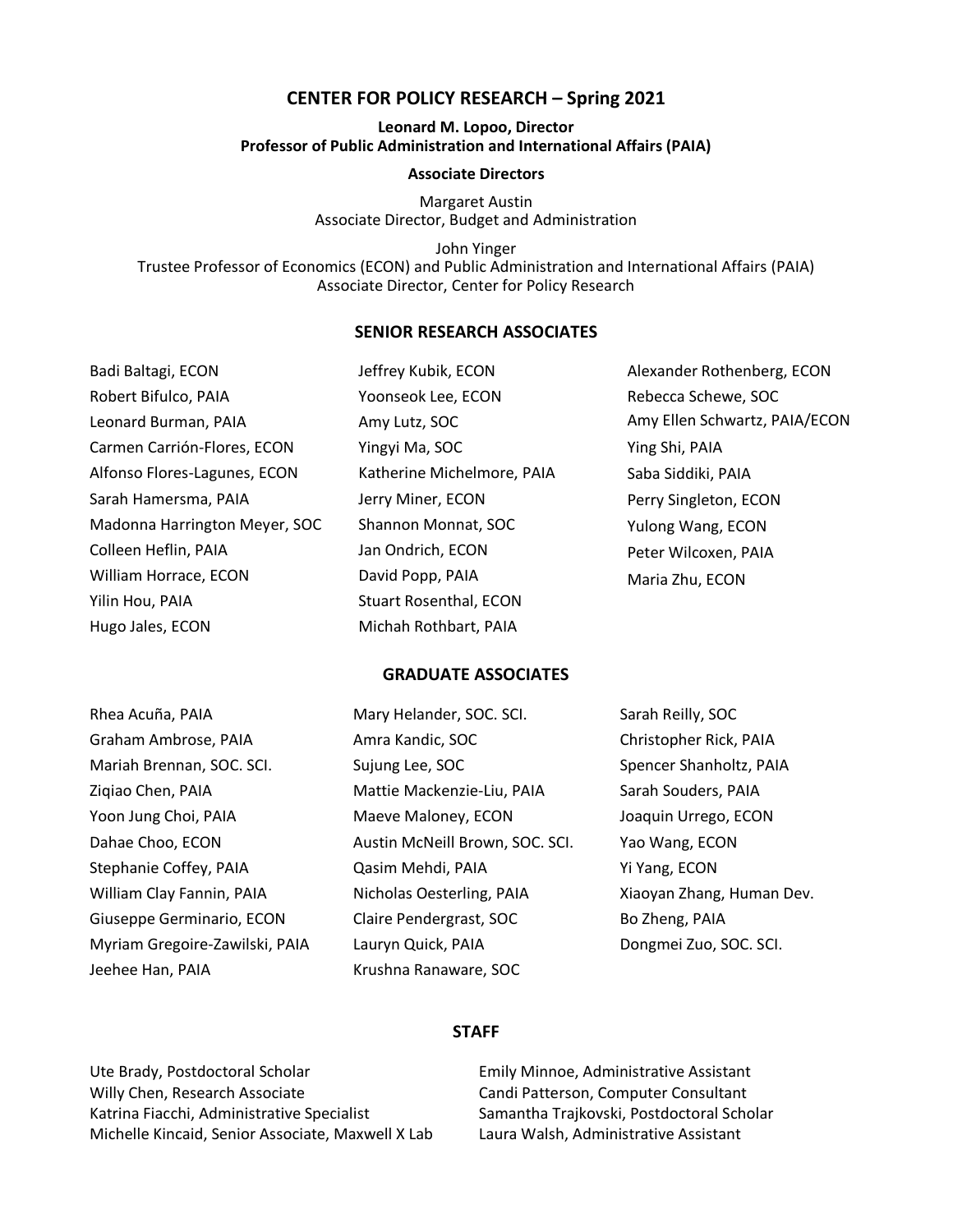#### **Abstract**

This study measures the effect of industrial robots on workplace safety at the commuting zone level, exploiting potentially exogenous variation in robot exposure due to technological progress. Workplace safety is measured by workers involved in severe or fatal accidents inspected by the Occupational Safety and Health Administration. From 2000 to 2007, we find that one additional robot in exposure per 1,000 workers decreased the OSHA accident rate at the mean by 15.1 percent. We also find that robot exposure decreased OSHA violations and accidents more likely to be affected by robot penetration, specifically those involving machinery or electrical.

#### **JEL No.:**  $|81,110$

**Keywords:** Industrial Robots, Automation, Workplace Safety, Occupational Safety

**Authors:** Ling Li, University of Wisconsin-Parkside; Perry Singleton, Syracuse University, Department of Economics, and the Center for Policy Research

#### **Acknowledgement**

\*For helpful comments and suggestions, the authors thank Gary Engelhardt and Jeffrey Kubik. The data used in this project are available online: OSHA data enforcement (enforcedata.dol.gov/views/data\_summary.php) and IFR robot data from Acemoglu and Restrepo (2020) (economics.mit.edu/faculty/acemoglu/data/robotsjobs).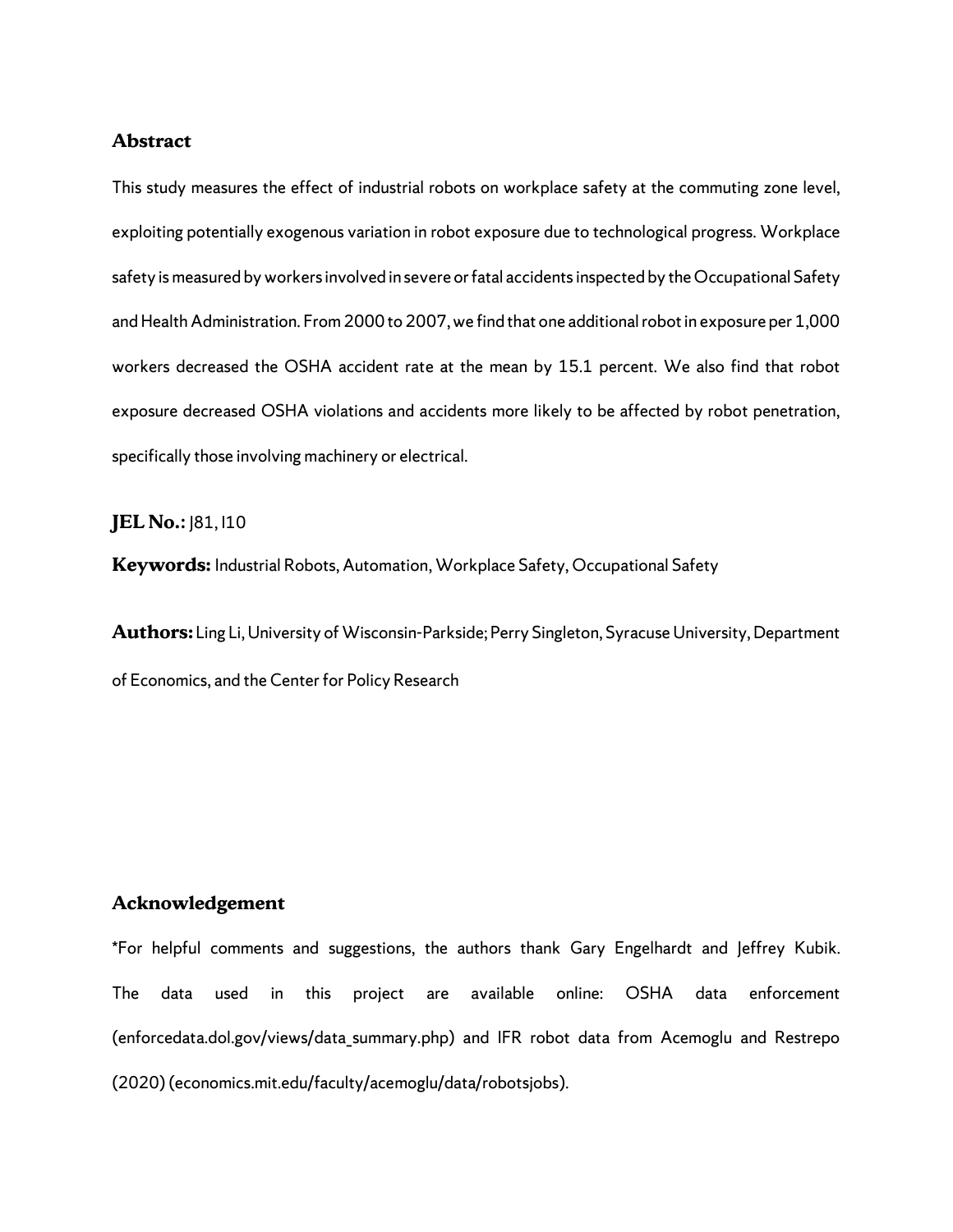# 1 Introduction

Workplace safety in the US has improved substantially during the last three decades, but the mechanisms for this trend remain understudied. From 1993 to 2018, the rate of work-related injuries and illnesses decreased by 67.1 percent, from 8.5 per 100-full time equivalent workers to 2.8, and the rate of work-related fatalities decreased by 30 percent, from 5 per 100,000 full-time equivalent workers to 3.5 (Figure 1). Moreover, workplace safety improved within most industries, including construction and manufacturing, suggesting that the aggregate improvement in workplace safety does not simply reflect shifts in employment towards safer industries. In an article for the popular press, Krueger (2000) noted the improvements in workplace safety and discussed potential mechanisms.<sup>1</sup> In addition to rising incomes and costs of workers' compensation, he argued that capital investment likely decreased work-related injuries and illnesses, noting that the improvement in workplace safety in the early 1990s coincided with an investment boom when firms invested substantially in new - and potentially safer - facilities and equipment.

Motivated by this argument, we attempt to identify the effect of technological progress on workplace safety. We focus specifically on automation technology due to industrial robots using the empirical strategy of Acemoglu and Restrepo  $(2020)^2$ . According to data from the International Federation of Robotics (IFR), the use of industrial robots increased steadily in the US and Europe as early as 1993 (Figure 1), the first year in which data on robot penetration are available. Notably, the increased penetration of industrial robots in the US occurred in tandem with improvements in workplace safety. To examine causality, we examine the relationship between robot exposure and workplace safety at both the industry and commuting zone levels. At the commuting zone level, the measure of robot exposure combines variation in industry composition with industry-level changes in robot

<sup>&</sup>lt;sup>1</sup>"Economic Scene; Fewer workplace injuries and illnesses are adding to economic strength." September 14, 2000. New York Times.

<sup>2</sup>An industrial robot is defined as automatically controlled, reprogrammable, and multipurpose (International Federation of Robotics, 2014)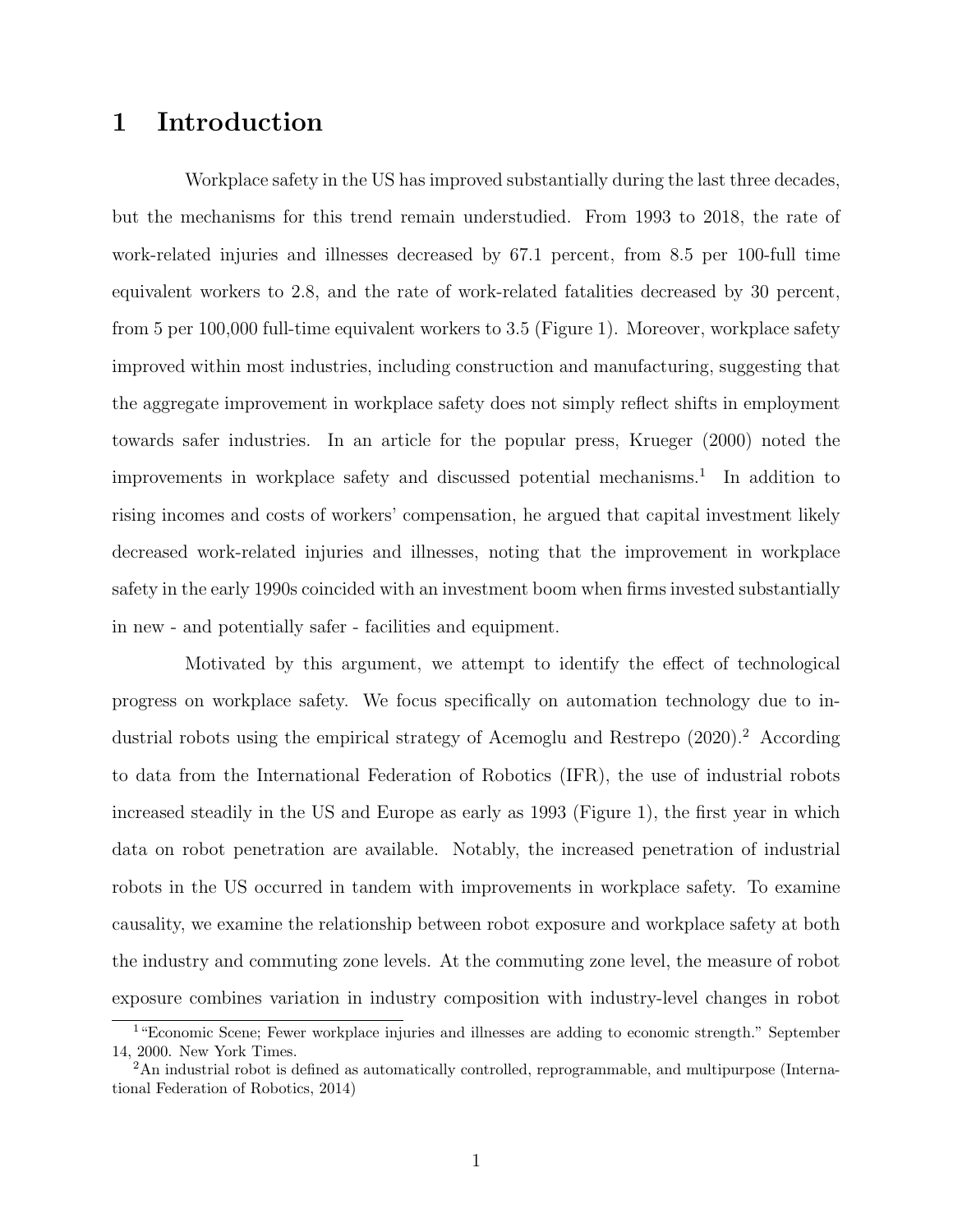penetration, similar to a Bartik (1991) instrument. To further isolate changes in robot exposure due to technological change, changes in robot penetration by industry are measured using data from Europe.<sup>3</sup>

The primary data on workplace safety come from the Integrated Management Information System (IMIS) (OSHA, 2021), a database of inspections conducted by the Occupational Safety and Health Administration (OSHA). We focus primarily on OSHA inspections due to severe exposures and accidents resulting in death or hospitalization of three or more employees, which we refer to as OSHA accidents. The OSHA accident rate is calculated as the number of workers involved in severe or fatal accidents per 100,000 workers, with employment figures derived from County Business Patterns (CBP).<sup>4</sup> The advantage of the OSHA accident rate - in comparison to rates of injuries and fatalities from the Bureau of Labor Statistics (BLS) - is that it can be calculated at the commuting zone level. Using industry level data, we show that the OSHA accident rate is highly correlated with the BLS fatality rate. Using the IMIS data, we also consider measures of OSHA enforcement from all inspections, not just those associated with severe or fatal accidents. The enforcement variables include the rate of inspections as well as violations and penalties as a result of inspections. If violations and penalties are indicative of workplace hazards and predictive of workplace accidents, then violations and penalties may also be viewed as measures of workplace safety.

We first examine correlations between robot penetration and workplace safety at the industry level, revealing several notable patterns. First, robot penetration from 1993 to 2007 was greater in more dangerous industries, measured by the BLS accident rate in 1993. There was no correlation, however, between robot penetration from 1993 to 2007 and the OSHA accident rate in 1993. Second, robot penetration from 1993 to 2007 was negatively correlated with the OSHA accident rate over the same period. This finding is consistent with

<sup>3</sup>The data for Europe come specifically from Denmark, Finland, France, Italy, and Sweden. For the US, robot data by industry are only available since 2004.

<sup>4</sup>Lee and Taylor (2019) and Sojourner and Yang (2020) also measure workplace safety based on OSHA inspections due to severe and fatal accidents.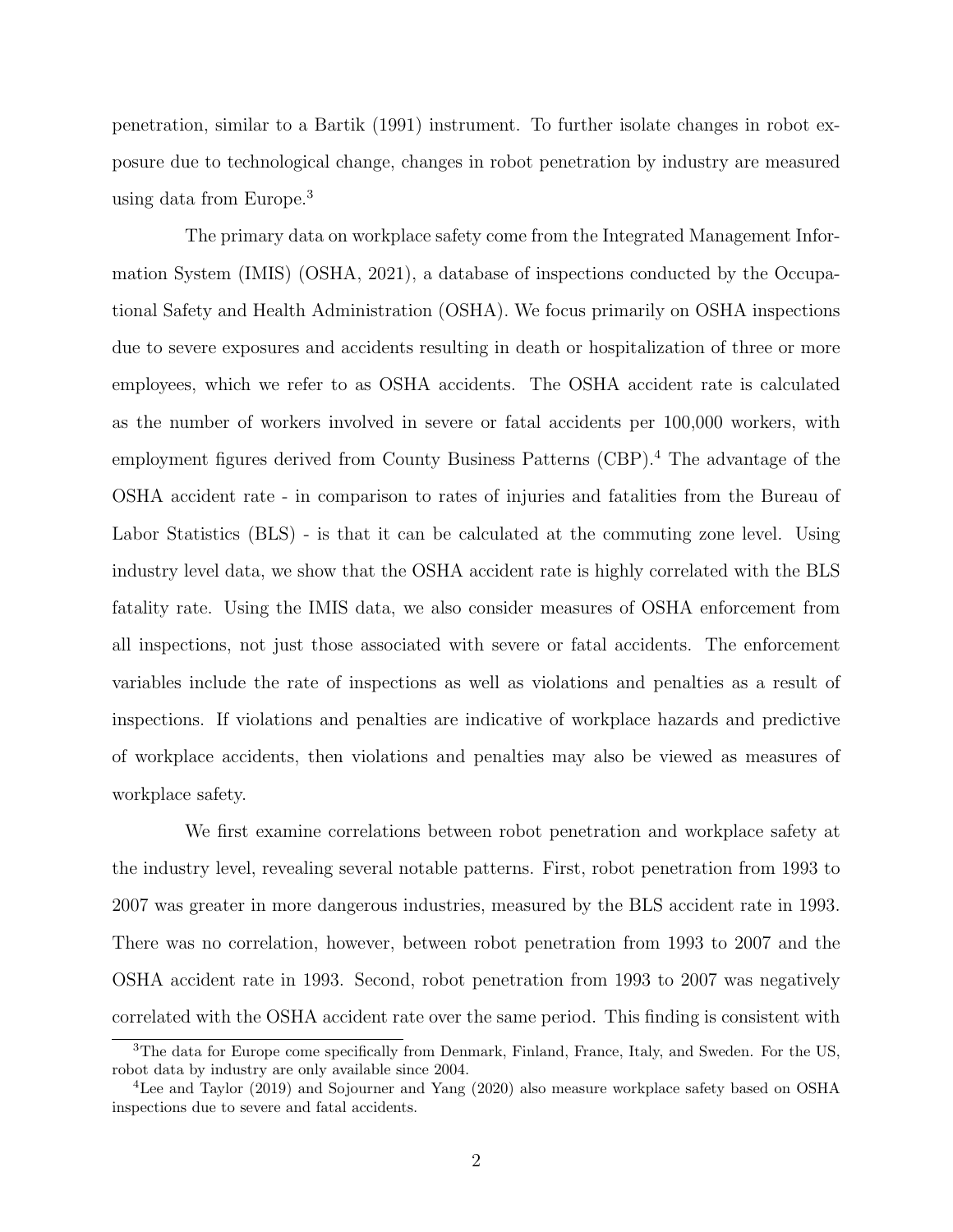the conclusion that robot penetration improved workplaced safety. Third, robot penetration from 1993 to 2007 was not correlated with pre-existing trends in the OSHA accident rate, measured from 1986 to 1993. Thus, the negative correlation between robot penetration and the OSHA accident rate from 1993 to 2007 cannot be explained pre-existing trends.

We then estimate the effect of robot exposure on workplace safety at the commuting zone level. Following Acemoglu and Restrepo (2020), we estimate both a long difference model from 1993 to 2007 and a stacked differences model from 1993 to 2000 and from 2000 to 2007. We find no effect of robot exposure using the long difference, but find a negative effect using stacked differences. To understand the different results, we estimate the effect separately from 1993 to 2000 and from 2000 to 2007 and find that the negative effect occurred entirely in the latter period. The point estimate implies that a one robot increase in exposure per 1,000 workers decreased the OSHA accident rate at the mean by 15.1 percent. In comparison, the weighted average increase in robot exposure from 2000 to 2007 was 1.38 per 1,000 workers, and the OSHA accident rate in 2000 was 4.92 per 100,000 workers.<sup>5</sup>

We then estimate the effect of robot exposure on OSHA enforcement. We find negative and, in most cases, statistically significant effects of robot exposure on OSHA violations and penalties. To further assess whether the effect of robot exposure on violations can be attributed to robots, we estimate the effects separately by violation type, focusing on the ten most frequent types of violations in 1993. For each violation, we calculate an index of robot exposure based on the frequency of violations by type and industry and robot penetration by industry. We find that the negative effect of robot exposure on violations is most evident for those most exposed to robot penetration.

The results contribute to the literature on the labor market effects of robots.<sup>6</sup>

<sup>5</sup>The average is calculated across commuting zones from 2000 to 2007, weighted by employment.

<sup>&</sup>lt;sup>6</sup>Recent contributions to the literature include Acemoglu et al. (2020); Dauth et al. (2021); Findeisen et al. (2021); Kugler et al. (2020); Dinlersoz and Wolf (2018). A closely related working paper by Gihleb et al. (2020) examines the effects of industrial robots on workplace safety in the US and Germany. Consistent with our results, they conclude that robot exposure decreased workplace accidents.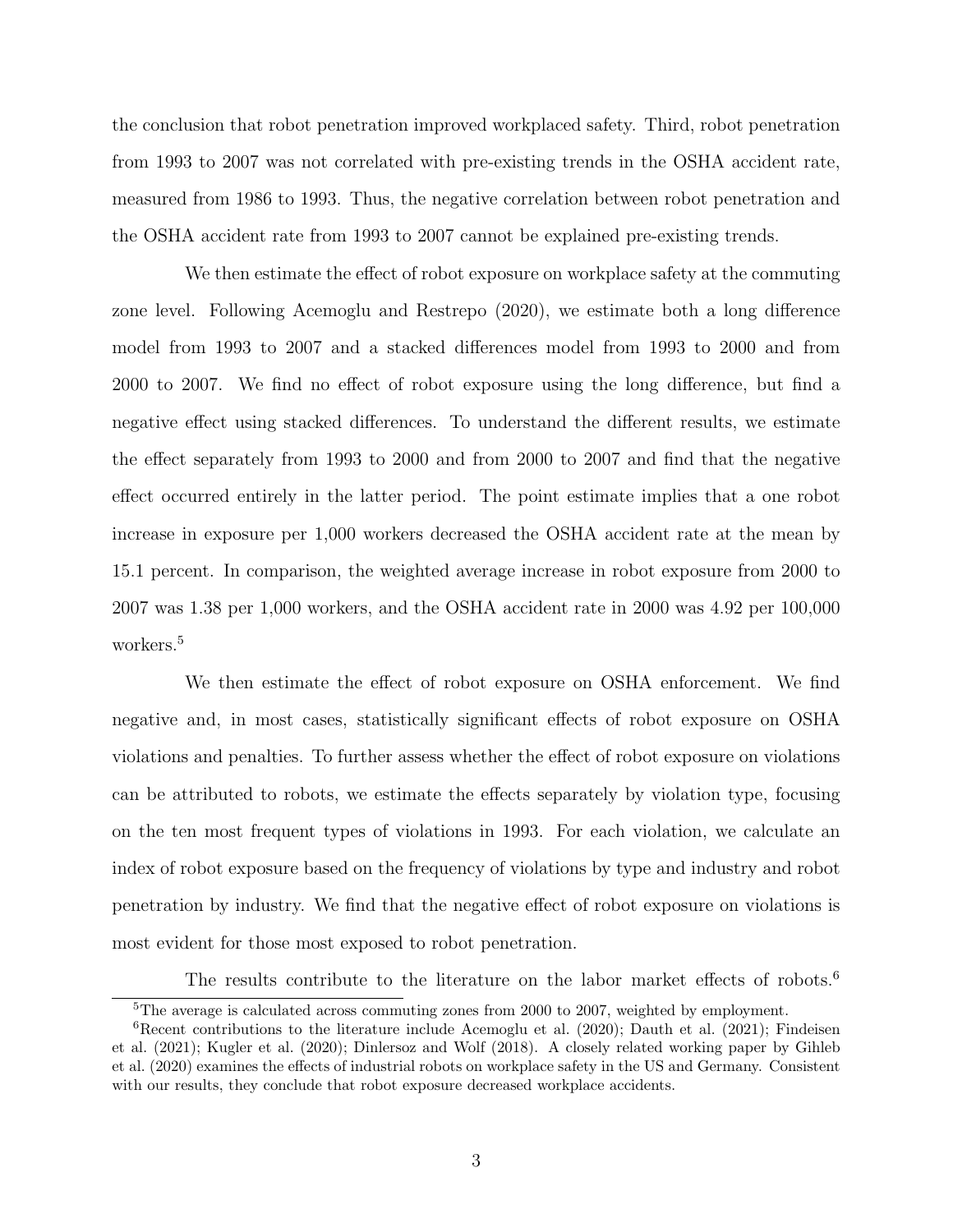Graetz and Michaels (2018) attribute the rapid adoption of industrial robots in the US from 1990 to 2005 to an 80 percent decline in the cost of robots. By comparing county pairs from 1993 to 2005, they conclude that industrial robots increased annual labor productivity, but did not significantly affect employment. Acemoglu and Restrepo (2020) identify the effect of robot exposure on wages and employment using community-zone variation in robot exposure based on industry composition. They find robust negative effects of industrial robots on both wages and employment. Our findings suggest that robot penetration also improved workplace safety, either by displacing hazardous employment or by making employment safer. Improvements in workplace safety may also contribute to a decline wages, given that hazardous work conditions must be compensated with higher wages according to hedonic wage theory (Rosen, 1974).

## 2 Empirical Model

The empirical objective is to estimate the effect of robot exposure on workplace safety in the US. Following Acemoglu and Restrepo (2020), the empirical strategy exploits variation in robot exposure by commuting zone. The model is given by the following equation:

$$
\Delta Y_{ct} = \beta_0 + \beta_1 \Delta \text{Robots}_{ct} + \beta_2 X_{ct} + \tau_t + \varepsilon_{ct}.
$$
\n(1)

 $\Delta Y_{ct}$  is the change in workplace safety in commuting zone c in period t, and  $\Delta \text{Robots}_{ct}$  is the change in robot exposure. The model controls for commuting zone characteristics  $X_{ct}$  and period fixed effects  $\tau_t$ . The standard errors  $\varepsilon_{ct}$  are robust and clustered at the commuting zone level.

To isolate potentially exogenous variation in robot exposure, we calculate the predicted change in robots for each commuting zone based on industry composition and robot penetration by industry. This is the empirical strategy of Acemoglu and Restrepo (2020)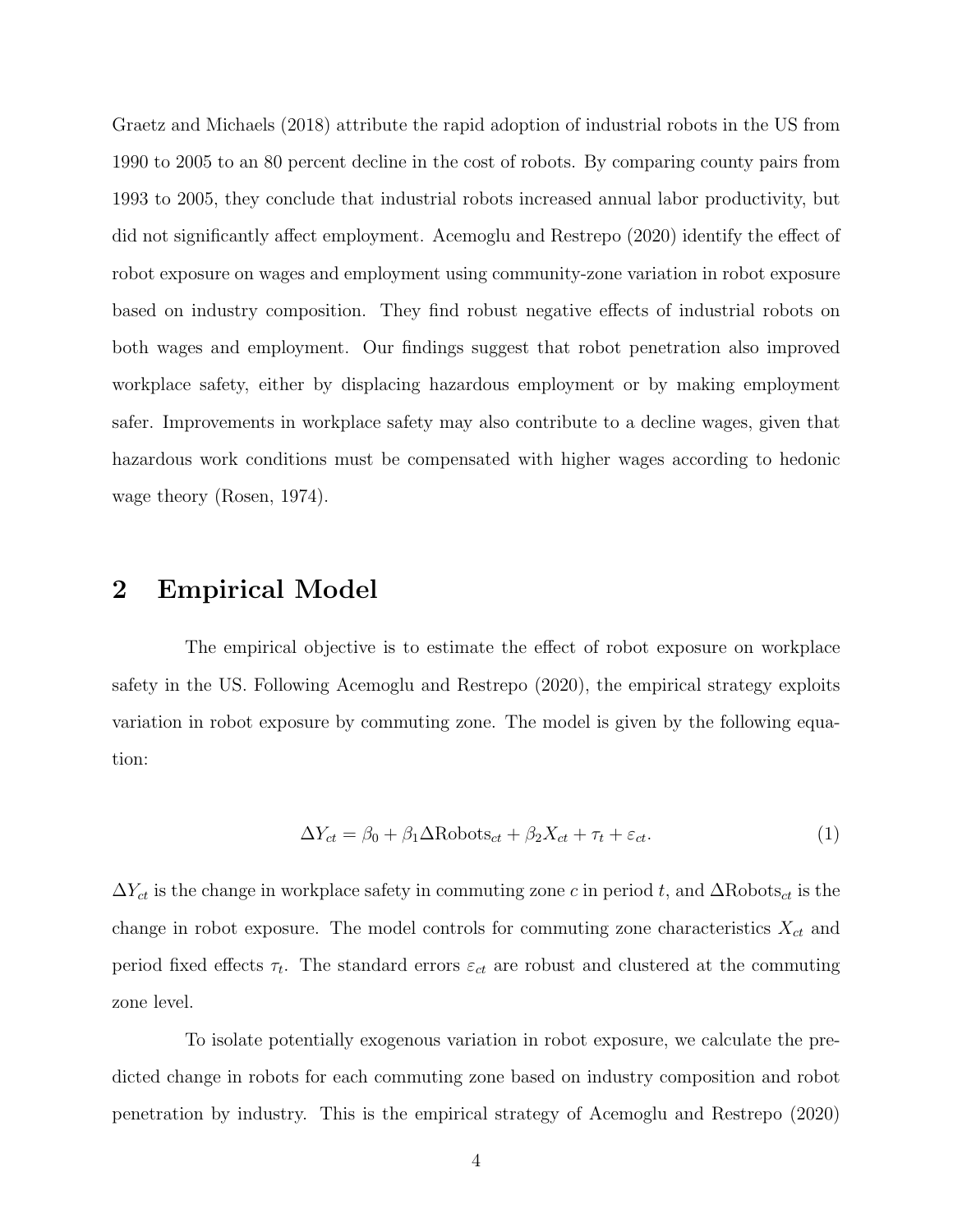based on the Bartik (1991) instrument. Specifically, robot exposure for each commuting zone is calculated using the following equation:

$$
\Delta \text{Robots}_{ct} = \sum_{i} l_{cit} \Delta \text{APR}_{it}.
$$
\n(2)

The term  $l_{cit}$  is the share of employment in commuting zone c dedicated to industry i at period t, and  $\Delta APR_{it}$  is the aggregate change in robot penetration in industry i, adjusted for robot growth due to industry expansion. A general formula for the latter is given by the following equation:

$$
\Delta APR_{it} = \frac{M_{it'} - M_{it}}{L_{it}} - g_{it} \frac{M_{it}}{L_{it}} \tag{3}
$$

The first term measures the increase in robots relative to employment, and the second term adjusts for changes in robots due to industry growth  $g_{it}$ .

The identification assumption is that, by measuring robot exposure based on aggregate trends in robot penetration, the variation in exposure is due to systemic factors such as technological progress and thus exogenous to the structural error term at the commuting zone level in equation (1). If robot exposure were instead measured by actual robot penetration at the commuting zone level, the measure would likely be endogenous to workplace safety.

## 3 Data

#### 3.1 Robots

Robot exposure is measured using survey data from the International Federation of Robotics (IFR).<sup>7</sup> Since 1993, the IFR has collected annual information on industrial robots

<sup>7</sup>The IFR data come from Acemoglu and Restrepo (2021).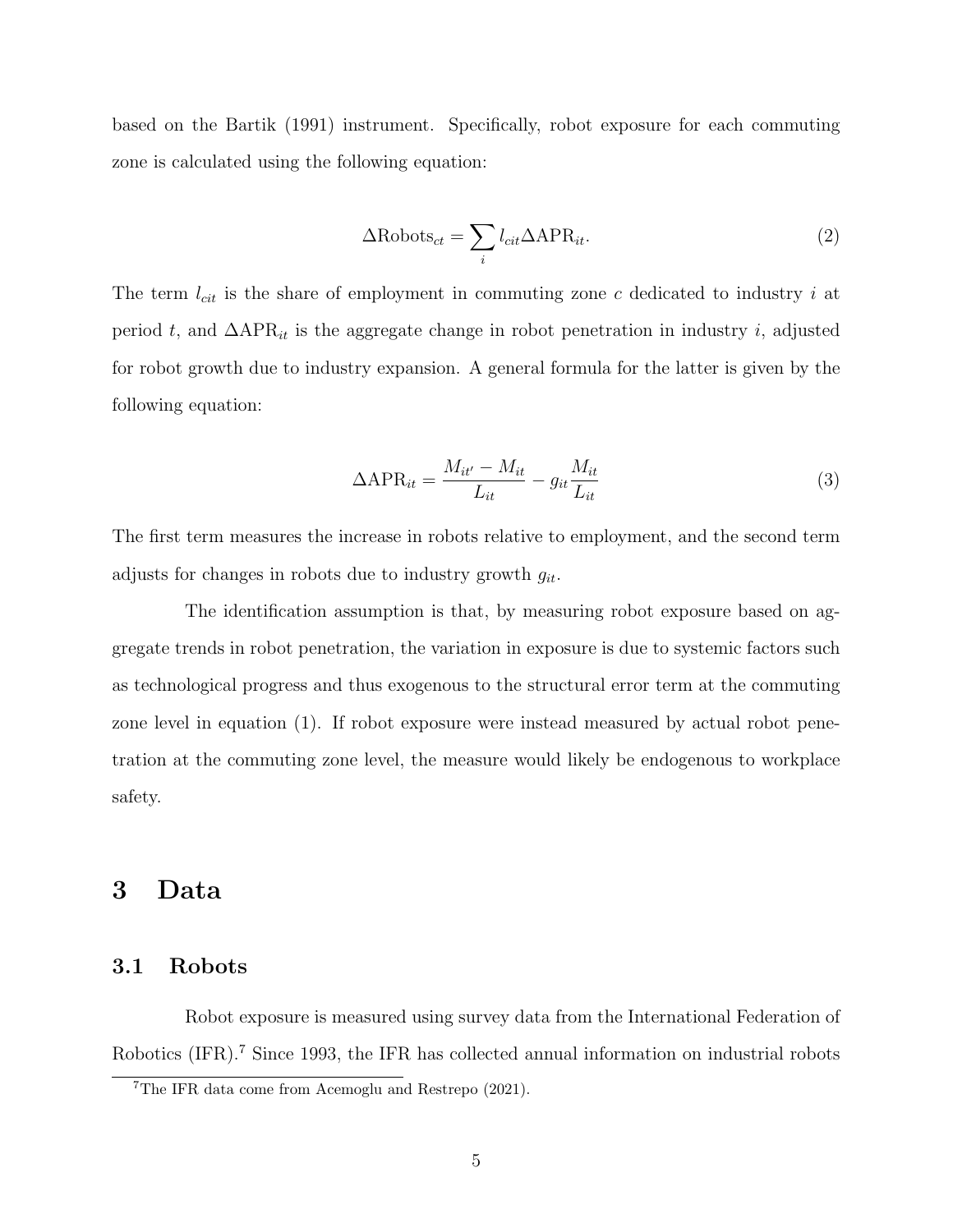for over 50 countries. For many European countries, the data were collected by year and industry since 1993. For the US, aggregate data have been collected since 1993, but data by industry are available only for 2004 onwards. When reported by industry, the IFR utilizes 19 broad classifications, 13 of which are in manufacturing.

To estimate the effect of robot exposure on workplace safety using equation (1), we utilize IFR data provided by Acemoglu and Restrepo (2020) and follow their convention. First, we estimate a long-difference model between 1993 and 2007 and a stacked difference model between 1993 and 2000 and 2000 and 2007. Second, to construct the adjusted measure of robot penetration in equation (3), we use robot data for five European countries: Denmark, Finland, France, Italy, and Sweden. Specifically, the adjusted robot penetration is calculated using the following equation:

$$
\Delta APR_{it}^{Euro} = \sum_{j} \frac{1}{5} \left( \frac{M_{it'}^{j} - M_{it}^{j}}{L_{i,1990}^{j}} - g_{it}^{j} \frac{M_{it}^{j}}{L_{i,1990}^{j}} \right).
$$
\n(4)

In contrast to equation (3), the denominator is constructed using data in 1990. As Acemoglu and Restrepo (2020) argue, using robot data from Europe further ensures that the measure of robot penetration reflects technological progress and thus exogenous to workplace safety in equation (1).

An alternative approach is to measure predicted robot exposure using aggregate US data at the industry level, but instrument the US-based measure with the European-based measure in equation (4). Because US data by industry is available only for 2004 onwards, the earliest possible baseline year is 2004. The measure of robot penetration for the US is calculated using the following equation:

$$
\Delta APR_{i,2004}^{US} = \left(\frac{M_{it'} - M_{i,2004}}{L_{i,1990}} - g_{it} \frac{M_{i,2004}}{L_{i,1990}}\right).
$$
\n(5)

Intuitively, the instrumental variable approach isolates variation in predicted US robot penetration based on aggregate US data in equation (5) that is attributable to the predicted US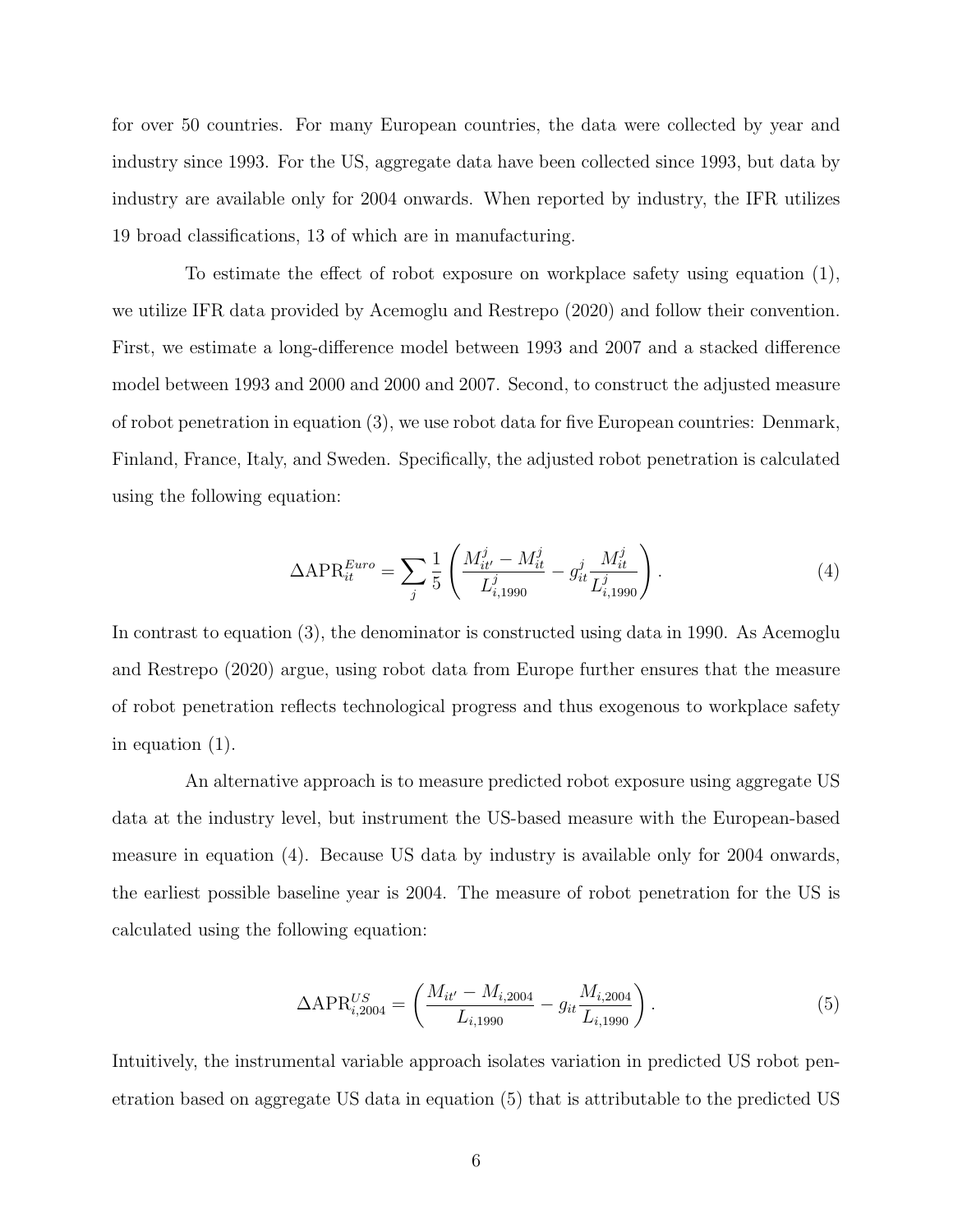robot penetration based on aggregate European data in equation (4).

Acemoglu and Restrepo (2020) document important properties of the robot exposure measures, which we briefly discuss. First, the US-based measure in equation (5) is highly correlated with the European-based measure in equation (4). This suggests robot penetration in the US is driven largely by technological progress. Second, the Europeanbased measure in equation (4) does not appear to mimic other industry-level trends, such as import competition and offshoring. Third, the geographic variation in robot penetration is substantial. This variation persists even after excluding the automotive industry, which experienced the largest increase in robot penetration. Finally, robot exposure was associated with the number of robot integrators at the commuting zone level.<sup>8</sup> This suggests that the measures of robot exposure indeed reflect robot-related activity.

#### 3.2 OSHA Accidents

To measure workplace safety as an outcome variable to equation (1), we use data on OSHA inspections resulting from severe or fatal accidents. The data on OSHA inspections come from the IMIS (OSHA, 2021), which contains information on inspections as early as 1984. For each inspection record, the IMIS reports the name and address of the inspected establishment and the findings of the investigation. Importantly, if under OSHA jurisdiction, OSHA is required to investigate work-related accidents resulting in death or hospitalization of three or more employees.<sup>9</sup> In these cases, the IMIS also includes Fatality and Catastrophe Investigation Summaries from OSHA Form 170. Because the criteria for an inspection based on severe or fatal accidents are clear and relatively objective, we use these inspections to measure workplace safety, which we refer to as OSHA accidents.

The OSHA accident rate is calculated as the number of workers involved in an accident resulting in death or hospitalization of three or more employees per 100,000 workers by

<sup>8</sup>The data on robot integrators come from Leigh and Kraft (2018)

<sup>9</sup>OSHA standard 1960.29(b) reads, "In any case, each accident which results in a fatality or the hospitalization of three or more employees shall be investigated to determine the causal factors involved."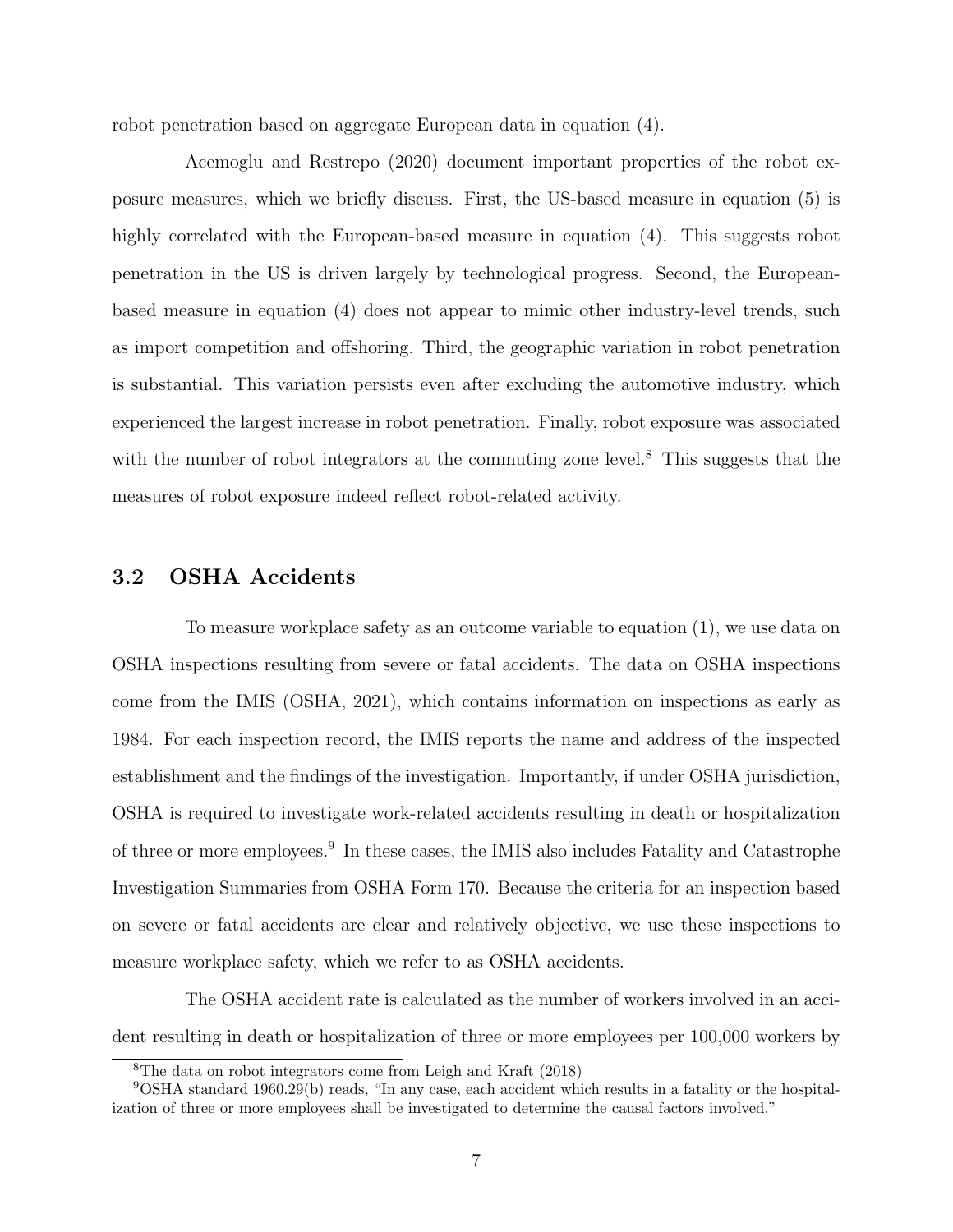commuting zone and period. In our analysis, we do not analyze fatalities and hospitalizations separately, as the data on fatalities are inconsistent.<sup>10</sup> To reduce noise, we calculate annual rates using a three-year average. For example, for the numerator in 1993, we calculate the annual average of accidents that occurred in 1993, 1994, and 1995. Inspections are assigned to commuting zones based on the zip code reported in the IMIS. For the denominator, we tally employment by commuting zone using CBP.

The Bureau of Labor Statistics also provides data on workplace safety, but these data are insufficient for estimating equation (1). The first data source comes from Survey of Occupational Injuries and Illnesses (SOII). These data report the total recordable case (TRC) rate per 100 full-time equivalent workers. The TRC rate reflects illness and injuries involving days away from work, job restrictions, and job transfers. The second data source comes from the Census of Fatal Occupational Injuries (CFOI). These data report the fatality rate per 100,000 full-time equivalent workers. Both the SOII and CFOI data are available by year and industry, but not by commuting zone, and thus cannot be used for estimating equation (1).

Importantly, the OSHA accident rate that we derive from the IMIS is not directly comparable to the TRC rate or fatality rate computed by the BLS. In fact, during the analysis period, the number of OSHA accidents equals about 70% of the number of total fatalities reported in the CFOI. One reason is that OSHA does not have jurisdiction over all workplace fatalities; for example, fatalities due to motor vehicle accidents that occur on public roads or highways.

To compare the correlation between the OSHA accident rate and the BLS rates, we calculate the OSHA accident rate by IFR industry using the SIC code reported in the IMIS. Figure 2 illustrates scatter plots of the OSHA accident rate and the BLS rates by

<sup>10</sup>The IMIS data include two variables on fatalities, one at the accident level and one at the individual level. However, when compared, the information on fatalities is highly inconsistent. For example, conditional on no fatality at the accident level, the individual level variable indicates that 14 percent of workers had died. We are therefore hesitant to draw definitive conclusions based on these variables and simply highlight the industry-level correlations between the OSHA accident rate and BLS fatality rates, illustrated in Figure 2.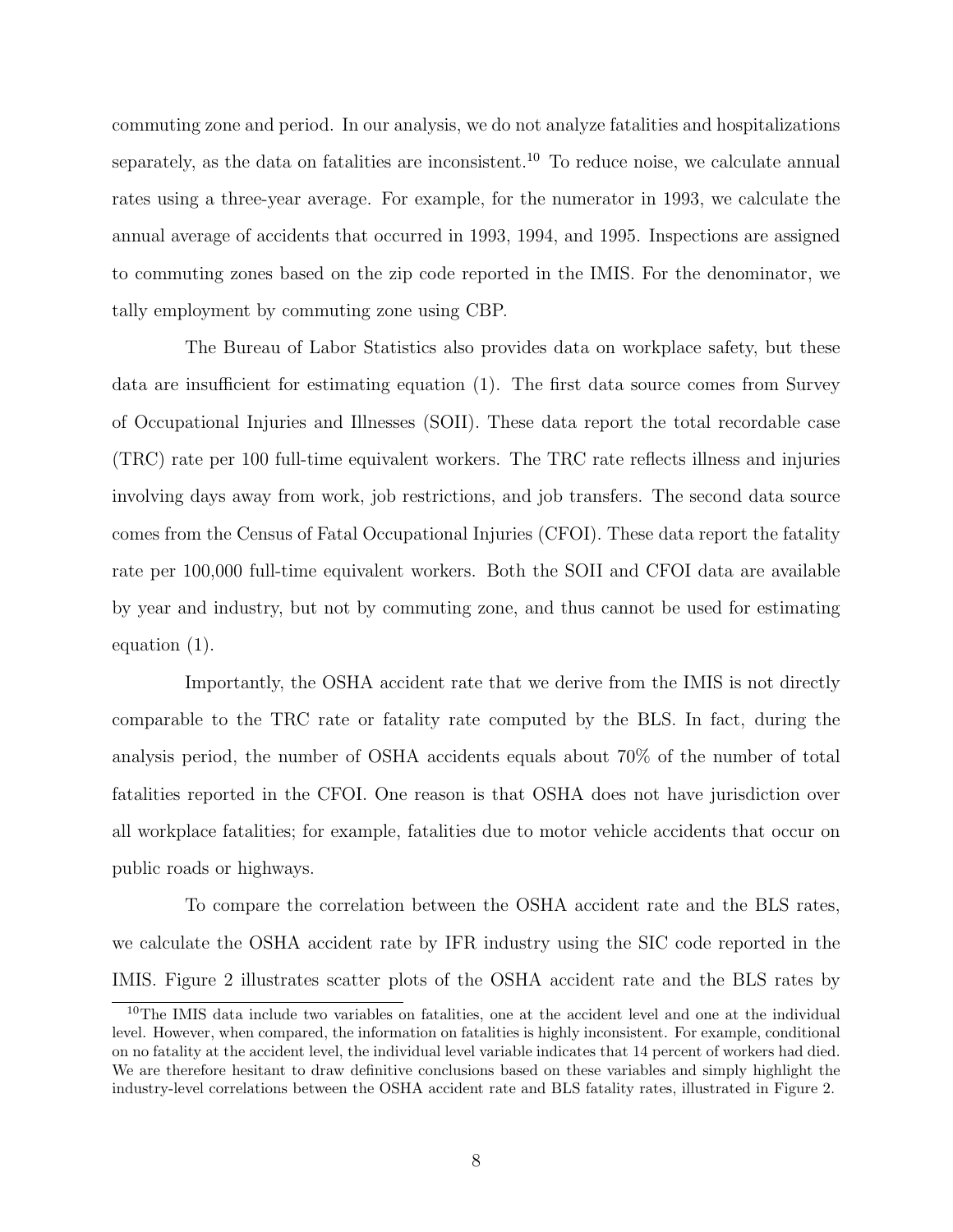industry in 1993, where the relative sizes of the scatter points are proportional to relative employment in each industry.<sup>11</sup> As shown, the OSHA accident rate is positively correlated with both BLS rates, but the correlation weighted by employment is greater for the fatality rate than the TRC rate: 0.92 versus 0.58. The high correlation between the OSHA accident rate and the BLS fatality rate, combined with the fact that workplace safety is measured as changes rather than levels in equation (1), provides assurance that the OSHA accident rate is a reasonable measure of workplace safety, with the important advantage that it can be calculated at the commuting zone level.

#### 3.3 OSHA Enforcement

We also consider broader measures of OSHA enforcement using the IMIS. Specifically, we consider whether an establishment was inspected for any reason, not just due to severe or fatal accidents, as well as the violations and monetary penalties as a result of inspections. The violations and penalties are reported in separate files, which we merge to the inspection records.

For these measures, the rate is calculated per establishment by commuting zone, rather than by employment, as these outcomes occur at the establishment level. Again, we calculate annual rates using a three-year average. For the numerator, we calculate the annual average of any inspection, any violation, and any penalty. For violations and penalties, we also calculate the annual average of the number of violations and penalty amounts, with the latter converted to 2020 dollars using the Consumer Price Index. For the denominator, we tally establishments by commuting zone using CBP.

We note that OSHA enforcement outcomes are not direct measures of workplace safety. For example, the number of OSHA inspections may simply reflect administrative capacity rather than workplace safety. On the other hand, a negative association between

<sup>&</sup>lt;sup>11</sup>The agricultural sector is excluded as the injuries and illnesses are likely to be underestimated (Leigh et al., 2014)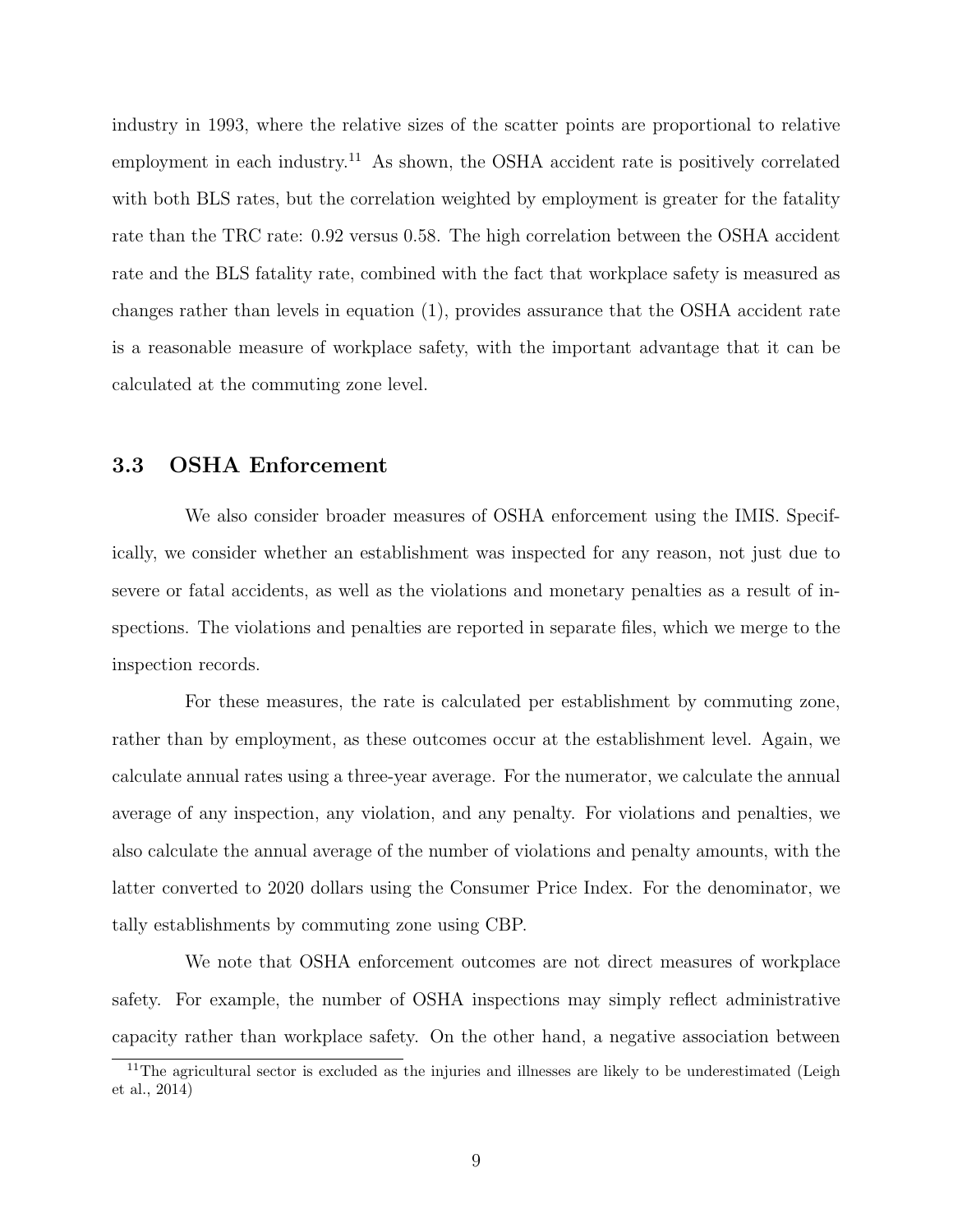robot exposure and violations and penalties would be consistent with increased compliance with OSHA regulations or the displacement of more dangerous occupations.

#### 3.4 Control Variables

The models include control variables provided by Acemoglu and Restrepo (2021): log of the population, share of females, share aged 65 and older, shares of educational attainment (no college, some college, college professional degree, and masters or doctoral degree), shares of race (Whites, Blacks, Hispanics, and Asians), share of employment in manufacturing, share of employment in light manufacturing, and share of female employment in manufacturing. These data come from the US Census. The models also include measures of import competition from China (Autor et al., 2013) and the share of routine occupations (Autor and Dorn, 2013).

# 4 Industry Correlations

We first examine industry-level correlations between robot penetration and workplace safety. One consideration is whether robot penetration was correlated with more dangerous industries. To explore this question, Figure 3 plots the relationship between robot penetration between 1993 and 2007 and workplace safety in 1993, where the relative sizes of the scatter points are proportional to the relative employment in each industry. Panel A corresponds to the TRC rate from the BLS, and panel B corresponds to the OSHA accident rate from the IMIS. As shown, the linear relationship in both figures is positive, indicating that more dangerous industries experienced greater robot penetration. To quantify these correlations, we regress changes in robot penetration on baseline workplace safety in 1993 weighted by employment in 1993. The coefficient on workplace safety is positive for both the TRC rate and OSHA accident rate, but only the former is statistically significant.

We next consider whether robot penetration was correlated with changes in work-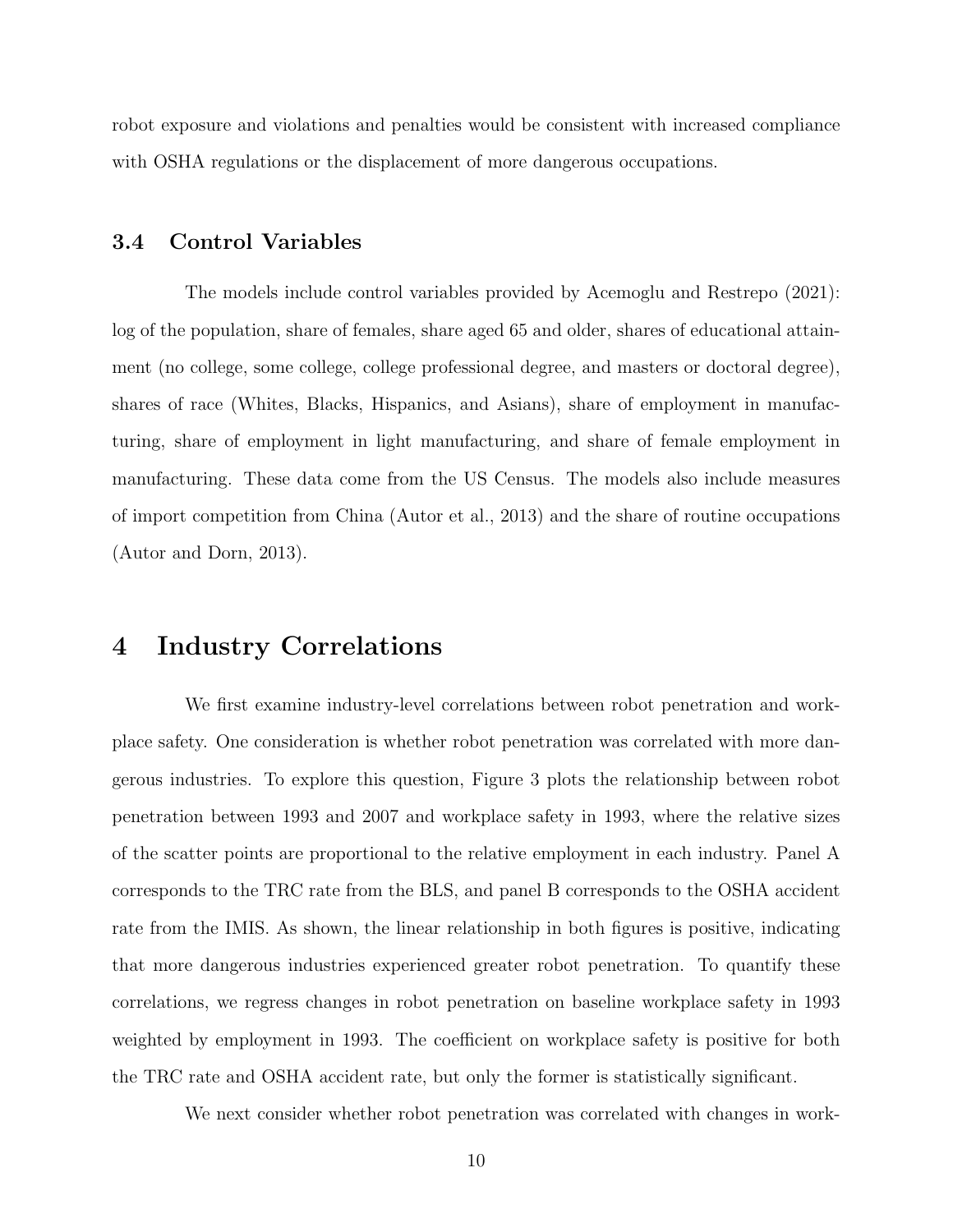place safety during the analysis period. To explore this question, Figure 4 plots the relationship between robot penetration and workplace safety using the stacked-model changes between 1993 and 2000 and 2000 and 2007. Again, panel A corresponds to the TRC rate from the BLS, and panel B corresponds to the OSHA accident rate from the IMIS. As shown, the linear relationship in both figures is negative, indicating that greater robot penetration was associated with a reduction in workplace accidents. To quantify these correlations, we regress changes in workplace safety on changes in robot penetration. The regression results are reported in Table 1. Panels A and B correspond to the long difference and stacked differences, respectively, and columns (1) and (2) correspond to the TRC rate and OSHA accident rate, respectively. In all specifications, industry-level observations are weighted by baseline employment. As shown, the negative relationship between robot penetration and workplace safety is negative and statistically significant. Moreoever, the results are robust to long difference versus stacked differences. These results indicate that robot penetration by industry was associated with improvements in workplace safety.

We next consider whether the negative correlations illustrated in Figure 4 may simply reflect trends in workplace safety before 1993. To explore this question, Figure 5 plots the relationship between robot penetration from 1993 to 2007 and changes in workplace safety from 1986 to 1993. In contrast to Figure 4, the relationship between robot penetration and workplace safety is not negative and, in fact, may be positive with respect to the TRC rate in panel A. It should be noted, however, that workplace accidents were generally increasing from 1986 to 1993 in Figure 5, but generally decreasing from 1993 to 2007 in Figure 4. To quantify the correlations in Figure 5, we regress changes in workplace safety from 1986 to 1993 on changes in robot penetration from 1993 to 2007 weighted by employment in 1993. The regression results are reported in Table 2. As shown, both estimates are small and statistically insignificant.

We also consider whether robot penetration was correlated with changes in OSHA enforcement at the industry level. To explore this question, Figure 6 plots the relationship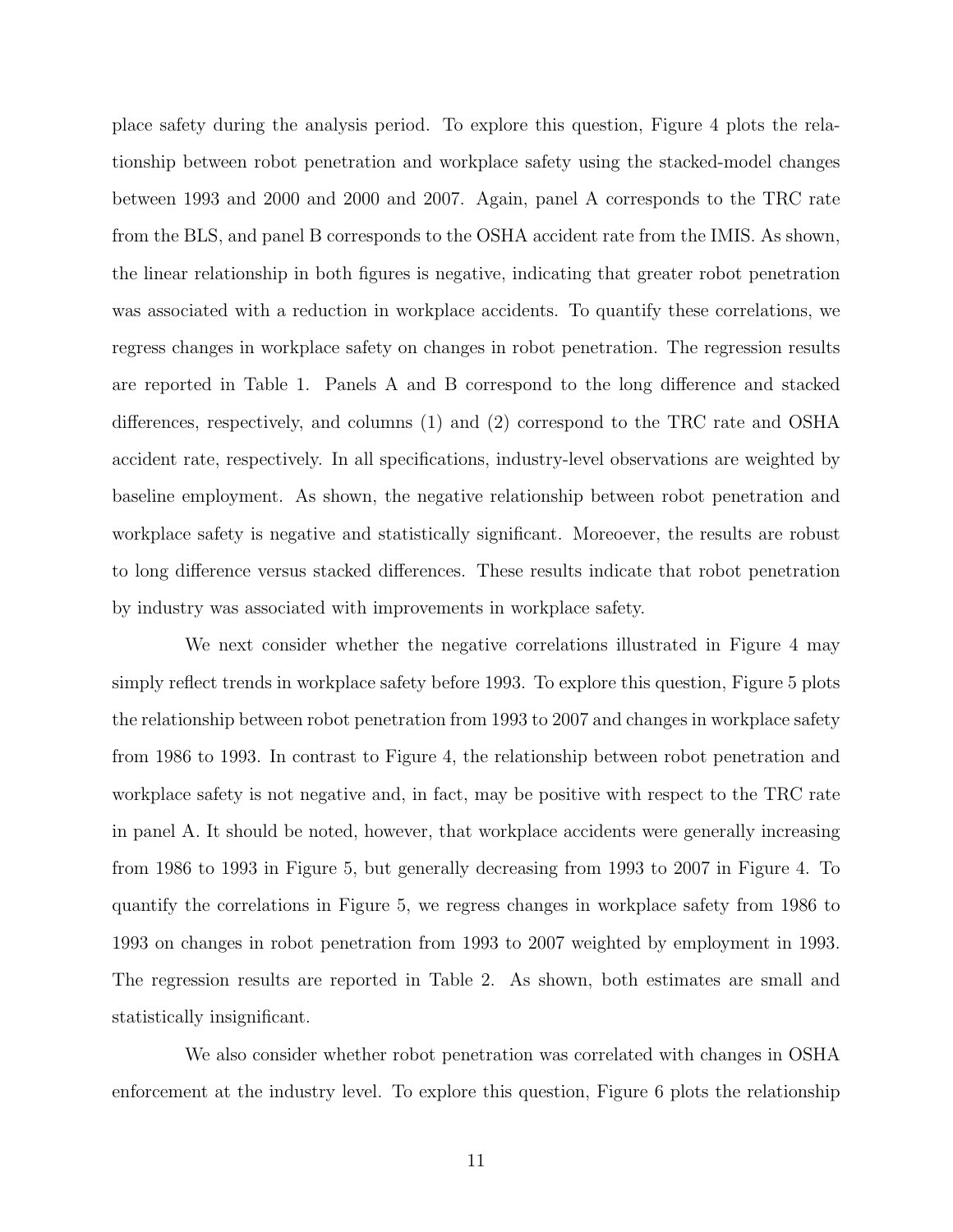between robot penetration and measures of OSHA enforcement using stacked differences between 1993 and 2000 and 2000 and 2007. As shown, there does not appear to be a systematic relationship between robot penetration and OSHA enforcement. The relationship with any inspection appears positive, whereas the relationship with violations and penalties appears zero or slightly negative. To quantify these correlations, we regress changes in OSHA enforcement on changes in robot penetration. The regression results are reported in Table 1. In addition to any violation and penalty as outcome variables, the table reports results for the number of violations and penalty amounts. As shown, most of the coefficients are small and statistically insignificant. One exception is any inspection, which appears to increase with robot penetration using stacked differences. The other exception is penalty amounts, which appears to decrease with robot penetration using both the long difference and stacked differences. Taken together, the results suggest that robot penetration was associated with an increase OSHA inspections, if at all, but was negatively associated with the amount of penalties levied on establishments as a result of an inspection. If OSHA penalties are indicative of workplace hazards and predictive of workplace accidents, the results suggest that robot penetration was associated with improvements in workplace safety.

# 5 Commuting Zone

#### 5.1 Baseline Results

We next attempt to identify the causal effect of robot exposure on workplace safety by exploiting potentially exogenous variation in exposure at the commuting zone level. The baseline results come from estimating equation (1) using the European based measure of robot penetration given by equation (4). The results are presented in Table 3. Panels A and B correspond to the long difference and stacked differences, respectively. In all specifications, the outcome variable is expressed as changes in the natural log, and control variables are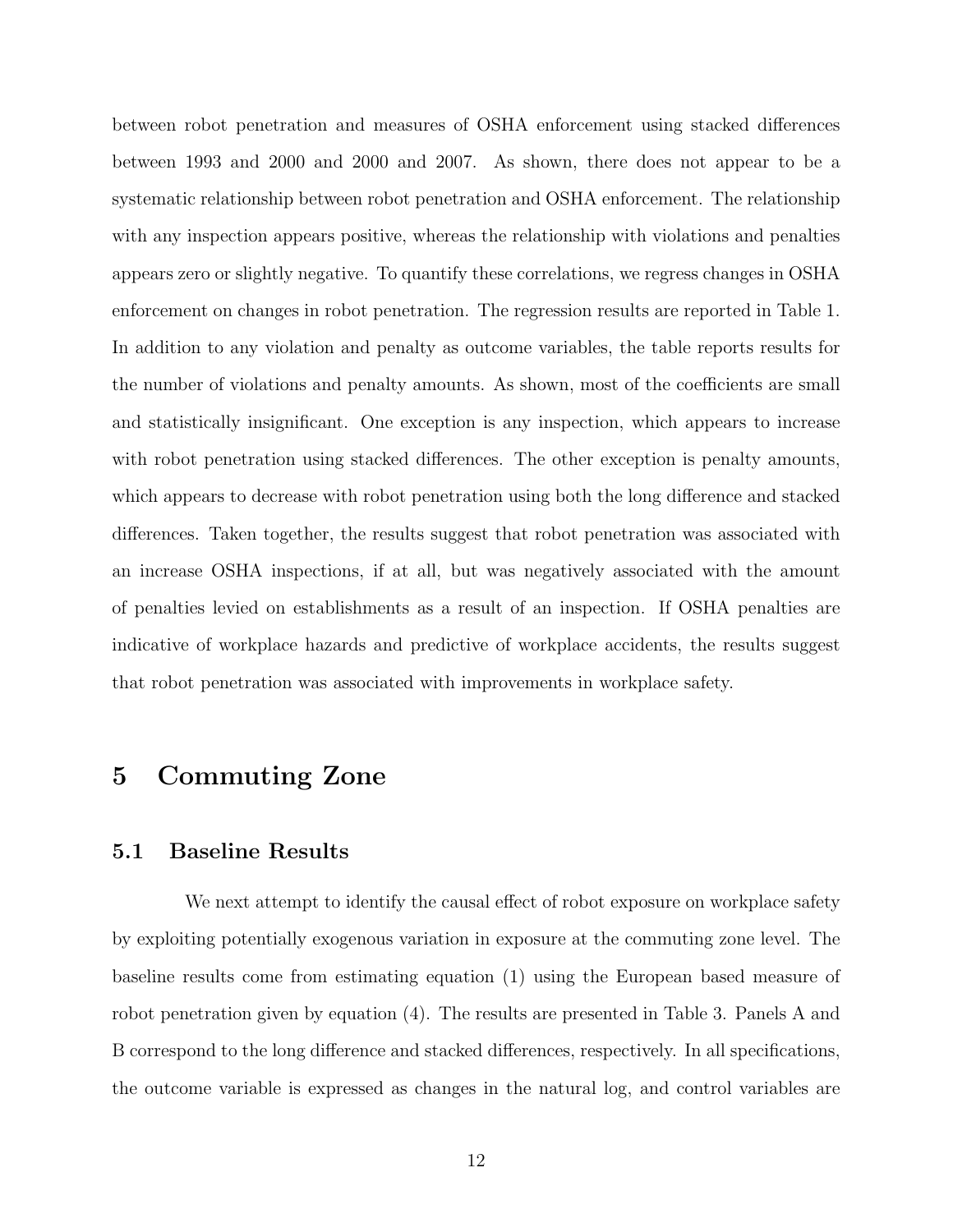included.

Column (1) reports the results for the OSHA accident rate. As shown, the coefficient on robot penetration is negative using both long difference and stacked differences, but the coefficient is an order of magnitude larger using stacked differences. In that case, the coefficient implies that one additional robot in exposure per 1,000 employees decreased the OSHA accident rate at the mean by 15.7 percent. The estimated effect should be interpreted with caution, however, given that the estimate is not robust to the long difference specification and is statistically significant only at the ten percent level.

Columns (2) through (6) report the results for OSHA enforcement. In most cases, robot exposure appears to have decreased measures of OSHA enforcement, but for some measures the magnitudes and statistical significance differ between the long difference and stacked differences. In column (2), robot exposure appears to have decreased OSHA inspections, but the effect is larger and statistically significant using the long difference model. In columns (3) and (4), robot exposure appears to have decreased the rate of any violation as well as the number of violations. The estimates for any violation are similar using the long difference and stacked differences, but is statistically significant using stacked differences only. The estimates for the number of violations differ in sign, magnitude, and statistical significance between specifications, with the effect larger, negative, and statistically significant using stacked differences. In columns (5) and (6), robot penetration appears to have decreased the rate of any penalty as well as the penalty amount. The magnitude and statistical significance of the estimates for any penalty are robust to long versus stacked differences, whereas the estimate for the penalty amount is larger and statistically significant using stacked differences. Taken together, the results suggest that robot exposure decreased measures of OSHA enforcement, specifically inspections, violations, and penalties. As stated, if violations and penalties are indicative of workplace hazards and predictive of workplace accidents, the results suggest that robot exposure improved workplace safety.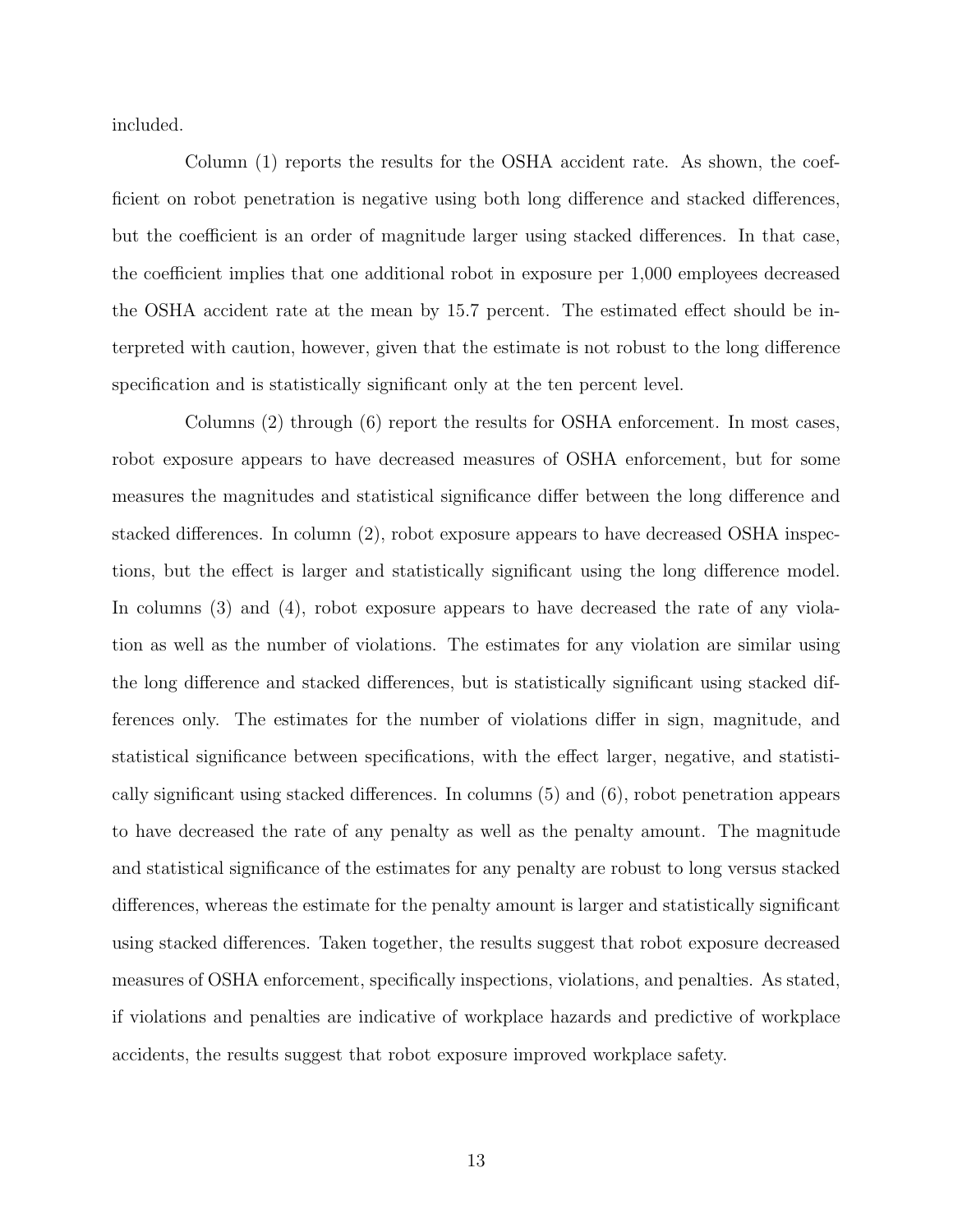#### 5.2 Results by Period

In the preceding analysis, we follow the convention of Acemoglu and Restrepo (2020) by estimating long differences between 1993 and 2007 and stacked differences between 1993 and 2000 and between 2000 and 2007. However, for many outcomes we consider, the results differ in magnitude and statistical significance across specifications.

One possible explanation is that the variation in robot penetration between the two periods is driven by different industries and that the effect of robot penetration on workplace safety differs by industry. To examine this possibility, Figure 7 illustrates the correlation between robot penetration from 1993 to 2000 and from 2000 and 2007 by industry in Europe. As shown, early robot penetration is highly correlated with later robot penetration: the intra-industry correlation weighted by employment in 1993 is 0.94. This suggests that the variation in robot penetration was driven largely by the same indutries in both periods.

Another possible explanation is that robots adopted in the earlier period affected workplace safety differently than robots adopted in the later period, or that the effect of robot adoption on workplace safety is lagged with respect to the timing of adoption. To examine these possibilities, we estimate the models in Tables 1 and 3 separately by period. The results are presented in Tables 4 and Table 5, respectively. As shown, the negative effects for BLS TRC rate, the OSHA accident rate, and OSHA enforcement rates reported in the baseline results appear to be driven by robot penetration between 2000 and 2007. For that period, one additional robot in exposure decreased OSHA accidents at the mean by 15.1 percent, which is statistically signficant at the ten percent level. These results are consistent with both possible explanations: either robots adopted between 2000 and 2007 were more effective at reducing OSHA accidents and enforcement, or the safety effects of robot adoption between 1993 and 2000 do not manifest until 2000 and 2007. The latter explanation is possible because, as previously stated, robot penetration by industry is highly correlated between the two periods.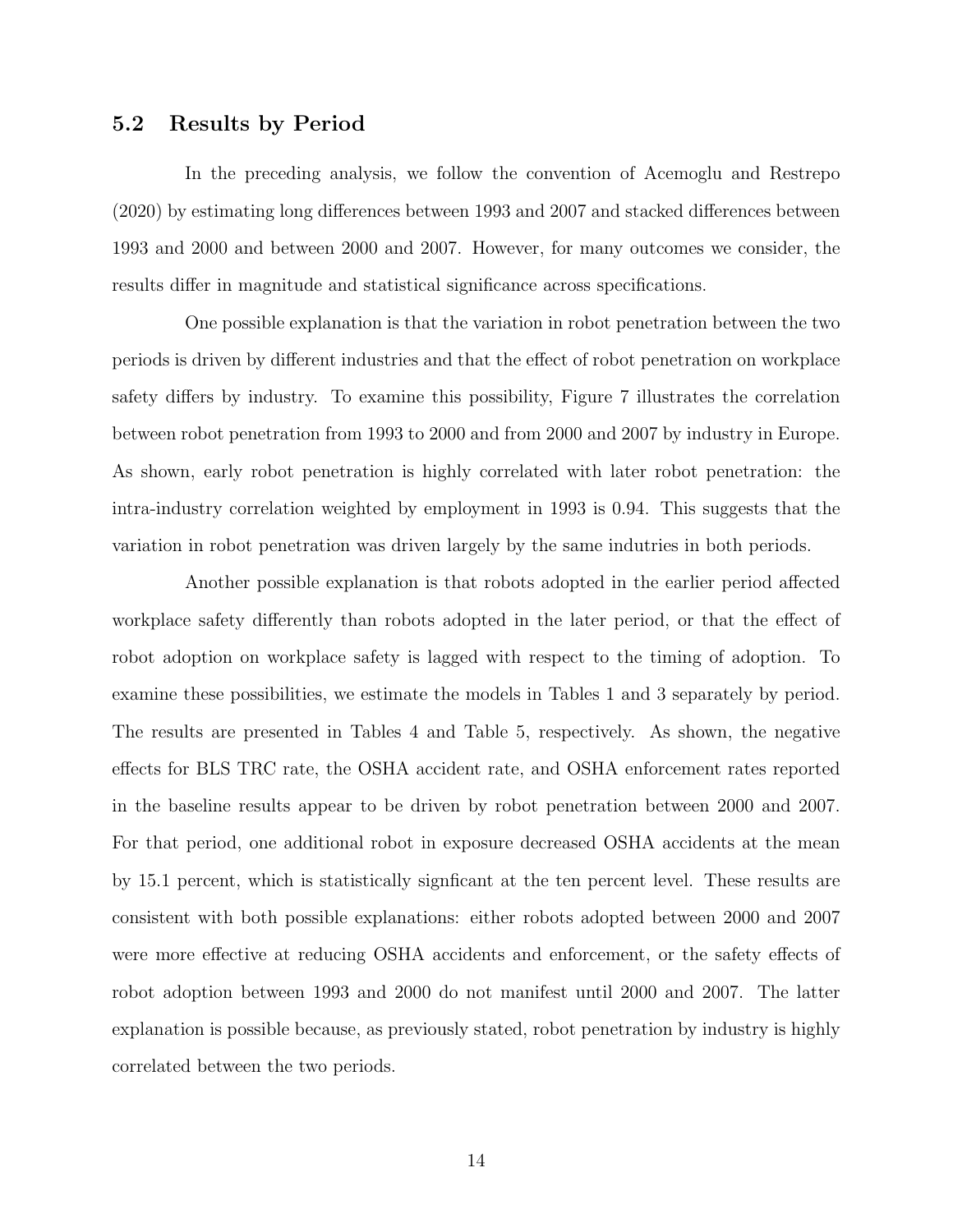#### 5.3 US-Based Measure of Robot Exposure

We next consider whether the baseline results are robust to using the US-based measure of robot penetration in equation (5), instrumented by the European-based measure in equation (4). We calculate the US-based measure using the available data during the analysis period, from 2004 to 2007, rescaled to reflect robot penetration over seven years, from 1993 to 2000 and 2000 to 2007.

The instrumental variable results using stacked differences, presented in Table 6, are consistent with the baseline results presented in Table 3. For example, the effect of robot exposure on the OSHA accident rate is -0.16 in Table 6 and -0.29 in Table 3. Both estimates are statistically significant at the ten percent level. The estimated effects on OSHA enforcement are also consistently negative in both tables, with the magnitudes slightly larger using instrumental variables. The robustness of the results reflect that the US-based measure is highly correlated with the European-based measure, as documented by Acemoglu and Restrepo (2020).

#### 5.4 OSHA Violations by Type

The commuting zone results show that robot exposure decreased OSHA violations. To understand the mechanism for these results, we further examine whether the effect varied by violation type. This may have occurred for two reasons. First, violations differ by nature, and robots may have been more effective at reducing some types of violation than others. Second, robot penetration varied by industry, and some violations are more common in some industries than others. Using information on the nature of OSHA violations, we first categorized violations into broad categories using OSHA regulation standards and then estimated the effect of robot exposure on the ten most frequent violations.

The results are presented in Table 7. The first column lists the most frequent violations, and the second column presents the estimated effect of robot exposure for each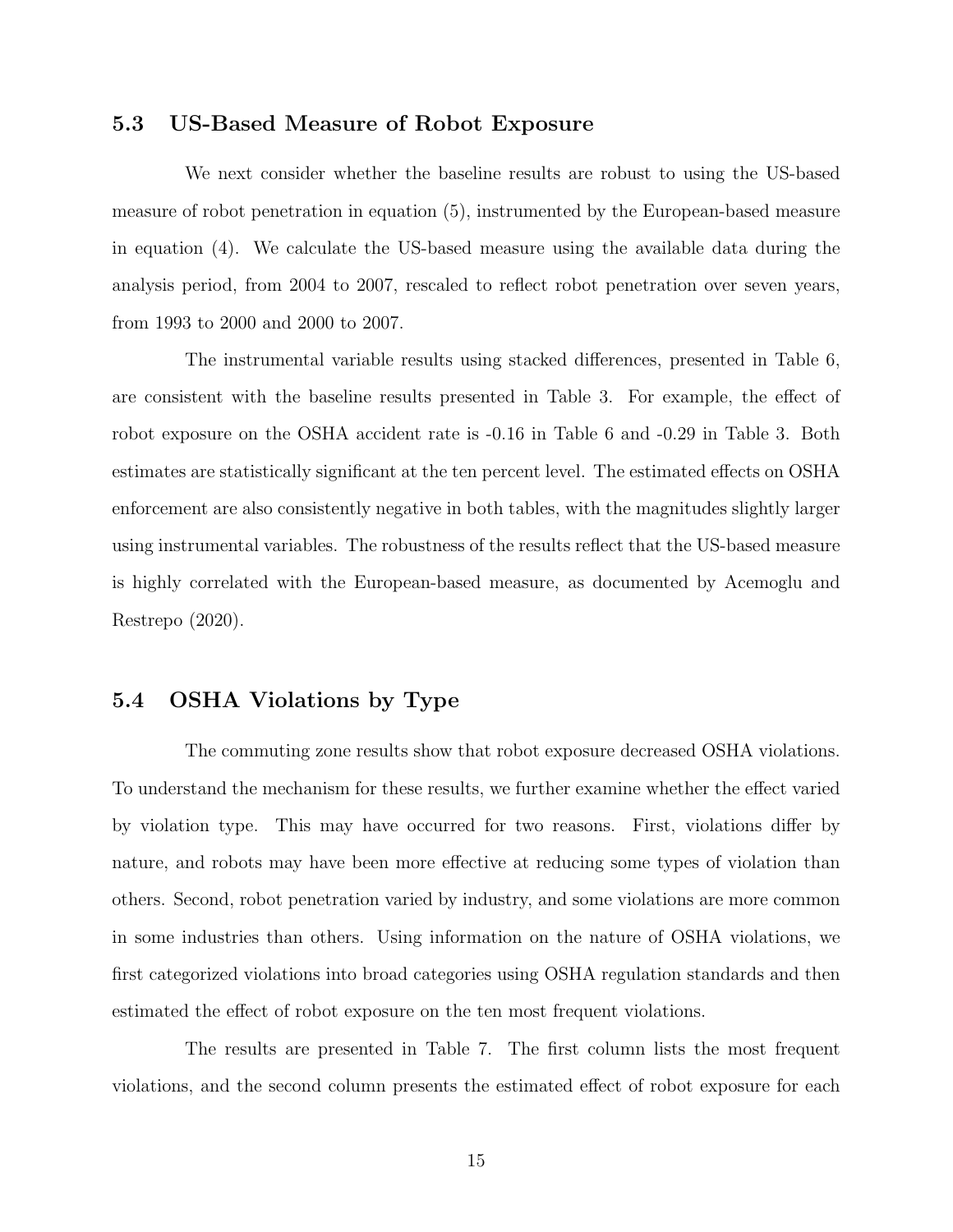violation. The empirical specifications are identical to column (2) of Table 3 using stacked differences. To convey the relative frequency of each violation, the third column reports the violation rate per 1,000 establishments. As shown, the four most frequent violations are toxic and hazardous substances, machinery and machine guarding, electrical, and general environmental controls. According to the regression results, the estimated effect of robot exposure is small and statistically insignificant for the most frequent violation, toxic and hazardous substances. For the other three violations, the estimated effect is negative and statistically significant, with the largest point estimate for the second most frequent violation, machinery and machine guarding.

The different results in Table 7 may simply reflect heterogeneous effects, independent of robot penetration by industry. However, if the different results reflect that robot penetration varied by industry, and that some violations occurred more frequently in some industries than others, then the effect sizes would be systematically correlated with robot penetration. To examine this possibility, the final column reports an index of robot penetration for each violation. To construct the index, we first tally the number of OSHA violations by IFR industry and violation type. For each violation type, we then calculate the share attributable to each industry. Finally, we use these shares as weights to calculate the average robot penetration from 1993 to 2007 for each violation. If all violations occurred in one industry, for example, then the robot index would equal the change in robots from 1993 and 2007 in that industry, regardless of that industry's size or the frequency of the violation.

Interestingly, among the top two most frequent violations, the effect of robot exposure on OSHA violations appears larger for violations with greater exposure to robot penetration. In first is hazardous substances, which had less robot exposure and where the effect of robot exposure was smaller and statistically insignificant. In second is machinery, which had more robot exposure and where the effect of robot exposure was larger and statistically significant. The next two violations - electrical and general environmental controls - fall between the first two violations with respect to both effect sizes and robot penetra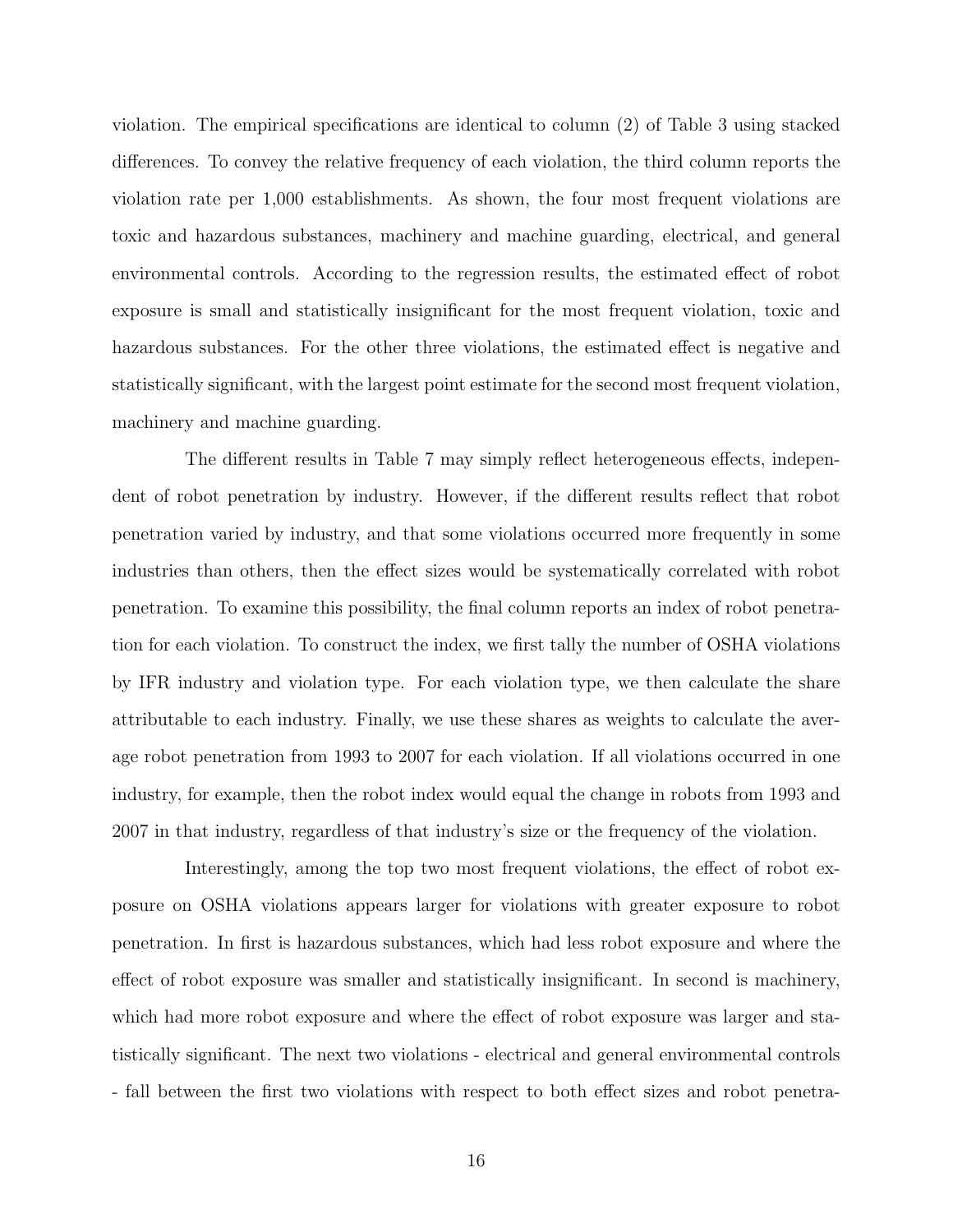tion. Beyond the top four, the relationship between effect sizes and robot penetration is not apparent, but these violations were also much less frequent. Taken together, the results suggest that the negative effects of robot exposure on OSHA violations was due in part to violations most exposed to robot penetration.

#### 5.5 OSHA Accidents by Type

Given the results by type of OSHA violation in Table 7, we examine whether the decline in violations by type corresponds with a decline in accidents by type. To identify the latter, we search for keywords in the annotated descriptions of the accident included in the IMIS. Specifically, using data in 1993, we search for the keywords "toxic" and "hazardous" for "Toxic and Hazardous Substances," "machine" and "machinery" for "Machinery and Machine Guarding," and "electrical" for "Electrical." These keywords correspond to the top three violations listed in Table 7: toxic and hazardous substances, machinery and machine guarding, and electrical, respectively. We find that the accident rate with the keyword toxic to be rare: a rate of 0.080 per 100,000 workers, accounting for about 1 percent of all accidents. The accident rates with the keywords machinery and electrical are more common: rates of 0.430 and 0.265, respectively, accounting for 15 percent of all accidents. We therefore focus on the accident rates with the keywords machinery and electrical.

The results are presented in Table 8. The empirical specifications are identical to column (1) of Table 3 using stacked differences. In the first column, the point estimate for accidents involving machinery is -0.11. The estimate is smaller than the baseline estimate of -0.15 in Table 3, but is statistically significant at the five percent level. In the second column, the point estimate for accidents involving electrical is -0.18, which is statistically significant at the ten percent level. The third column reports the effect for accidents not involving mechanical or electrical, which comprise 85 percent of all accidents. In this case, the estimate is only -0.14 and not statistically significant. These results, combined with Table 7, indicate that greater robot exposure was associated with fewer violations and accidents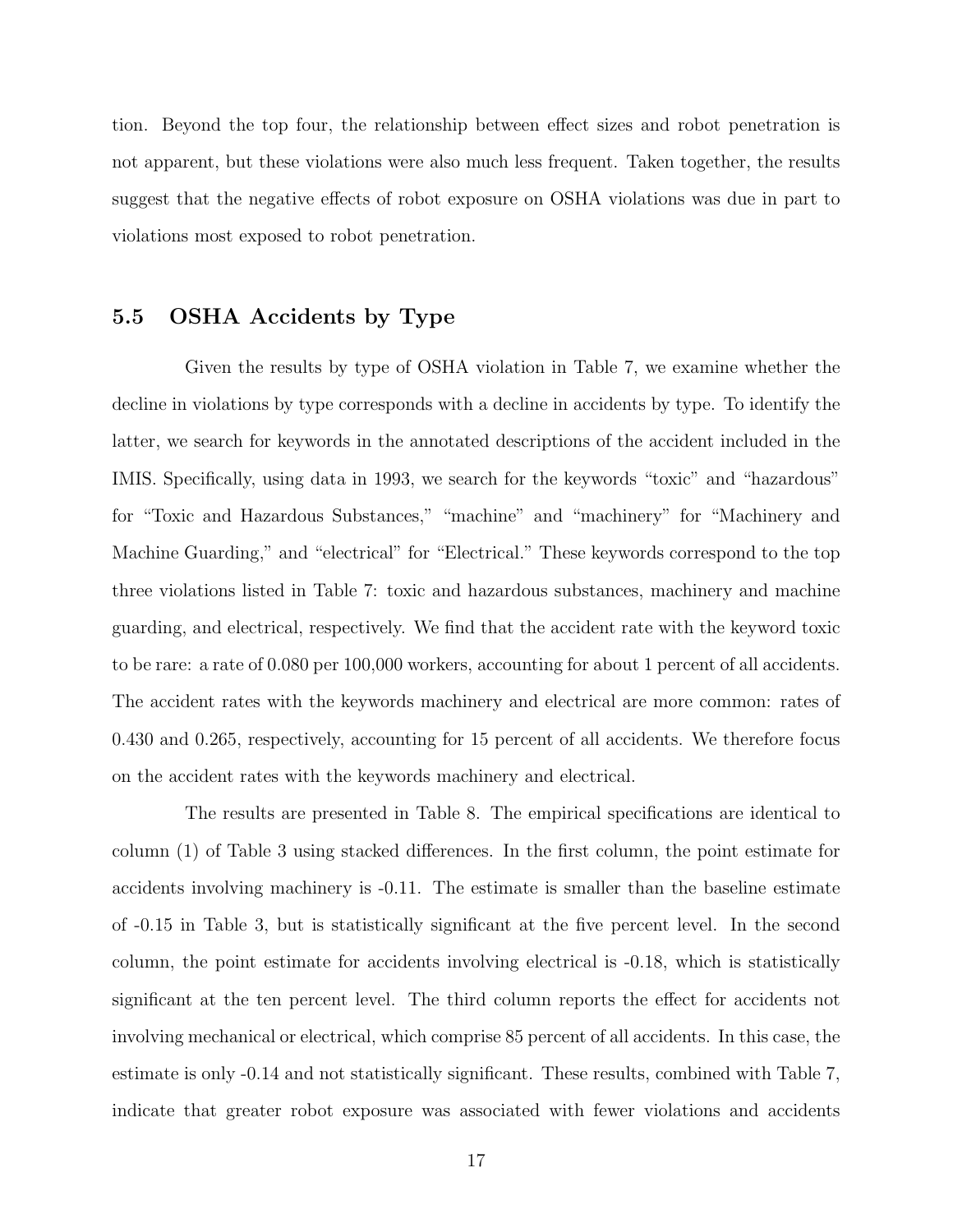involving mechanical and electrical, which were both more frequent and more exposed to robot penetration compared to other types of violations and accidents.

# 6 Magnitudes and Mechanisms

The empirical strategy identifies the effect of robot exposure on workplace safety by exploiting variation in exposure across US commuting zones. The results indicate that robot exposure improved workplace safety in affected commuting zones, and the effects were concentrated between 2000 and 2007. During that period, one additional robot in exposure per 1,000 workers decreased OSHA accidents at the mean by 15.1 percent, and the average increase in robot exposure weighted by employment was 1.38 per 1,000 workers. Thus, the average effect at the mean across commuting zones was 20.8 percent, compared to an average OSHA rate in 2000 of 4.92 per 100,000 workers. It should be noted, however, that point estimate is statistically significant only at the 10 percent level and thus does not rule out a wide range of effects. A smaller but more statistically significant effect was obtained for OSHA accidents involving machinery.

The effect of robot exposure reflects not only the direct effect of robots on workplace safety, but the spillover and agglomeration effects within commuting zones. In this context, a spillover effect would occur if improvements in workplace safety due to robot technology in one establishment forces other establishments, in equilibrium, to improve workplace safety, which may be accomplished with or without industrial robots. An agglomeration effect would arise if robot adoption by one establishment reduces the cost of robot adoption for nearby establishments. Agglomeration economies seem plausible given that robot integrators, an indicator of robot activity, are concentrated in only 19 percent of US commuting zones.<sup>12</sup>

The effect of robot exposure reflects safety improvements within employment, the displacement of more dangerous employment, or both. On one hand, Graetz and Michaels

<sup>&</sup>lt;sup>12</sup>This number is calculated using data from Leigh and Kraft (2018) and provided by Acemoglu and Restrepo (2020).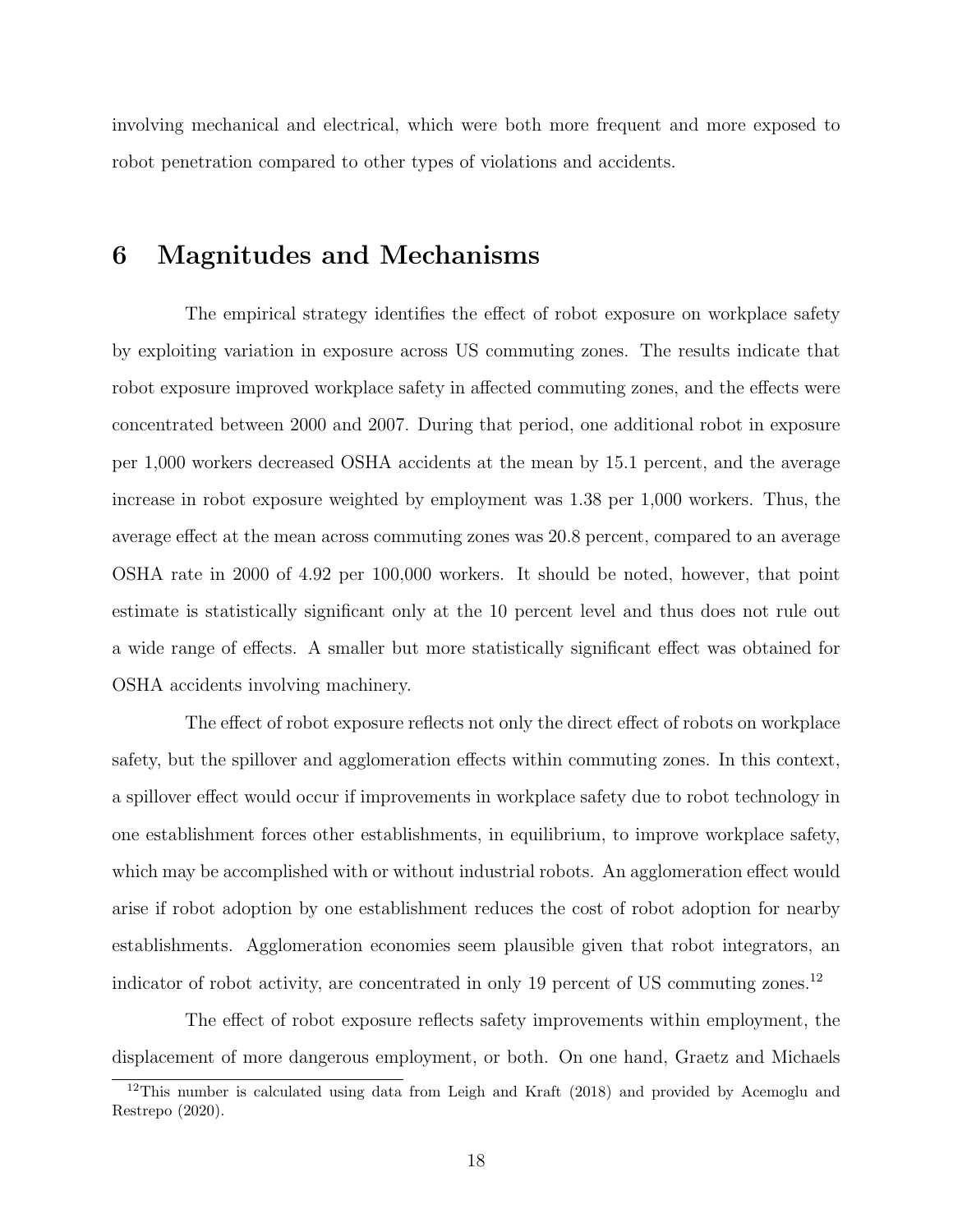(2018) find no effect of industrial robots on employment. In this case, the improvements in workplace safety reflect a decrease in workplace hazards in the same occupations or a shift in employment towards occupations or tasks that pose fewer workplace hazards. On the other hand, Acemoglu and Restrepo (2020) find negative effects of industiral robots on employment. In this case, the improvements in workplace safety may also reflect the displacement of dangerous jobs. This seems plausible, as the negative employment effects of Acemoglu and Restrepo (2020) are most evident in manufacturing and blue-collar, routine manual occupations.

The average effect at the mean is large compared to aggregate trends in workplace safety during the same period. For example, from 2000 to 2007, the OSHA rate itself declined by only 6.91 percent, from 4.92 to 4.58 per  $100,000$  workers.<sup>13</sup> A possible explanation is that, at the commuting zone level, the effect of robot exposure on workplace safety increases exponentially with exposure, perhaps due to spillover or agglomeration effects. To examine this possibility, we estimate the stacked differences model in Table 3 with robot exposure squared and find that only the coefficient on the squared term is both negative and statistically significant.<sup>14</sup> This suggests that the negative effect of robot exposure on workplace safety is driven by commuting zones with relatively high levels of exposure.

## 7 Conclusion

During the past three decades, workplace accidents and fatalities decreased as the penetration of industrial robots increased. In this paper, we attempt to identify the causal effect of industrial robots on workplace safety at the commuting zone level. For identification, following Acemoglu and Restrepo (2020), we exploit plausibly exogenous variation in robot

 $13$ In comparison, the BLS TRC rate declined by 31.1 percent, from 6.1 to 4.2 per 1,000 full-time equivalent workers; and the BLS fatality rate declined by 11.6 percent, from 4.3 to 3.8 per 100,000 full-time equivalent workers.

 $14$ The point estimate for robot exposure is 0.151 (0.106), and the point estimate for robot exposure squared is -0.041 (0.011).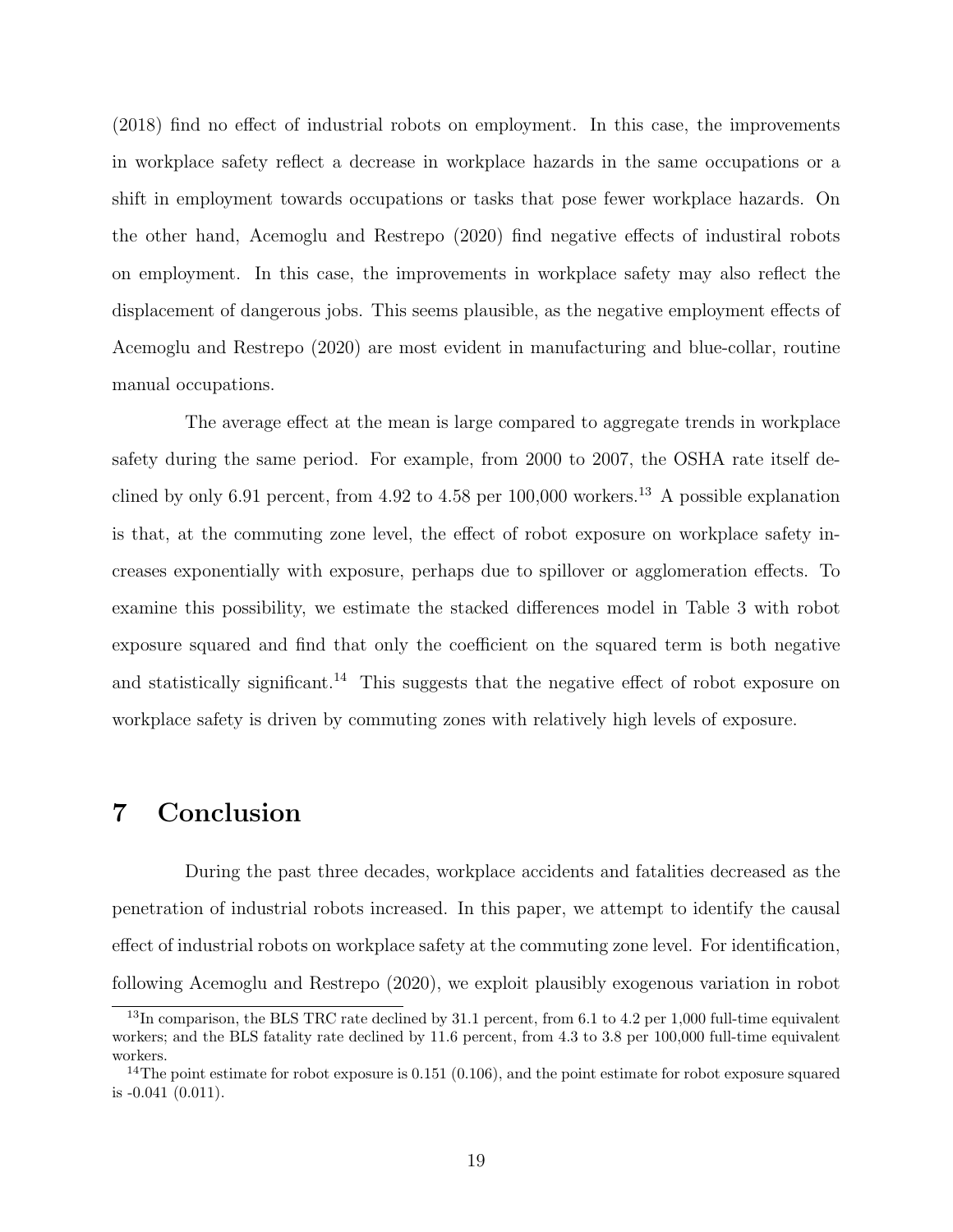exposure based on the industry composition and robot penetration by industry. We find negative and statistically significant effects of robot exposure on OSHA accidents, violations, and penalties. These effects are concentrated between 2000 and 2007, rather than 1993 to 2000, which may reflect heterogenous effects across time or lagged effects from the early period to the later period. In the later period, one additional robot in exposure decreased the OSHA accident rate at the mean by 15.1 percent. We also find that the effect of robots is more evident for more frequent accidents and violations that were more exposed to robot penetration, specifically those involving machinery and electrical. The estimated effects reflect not only the direct effect of robot exposure on workplace safety, but also spillover and agglomeration effects within commuting zones.

While this study focuses on robot exposure due to techonological progress, one question that arises is the firm-level decision to adopt industrial robots. In a model of the firm, the optimal level of robots occurs where marginal revenue product of robots equals the marginal cost, accounting for technological substitutabilities between industrial robots, standard capital, and labor. Subsumed in this model are interesting factors related to workplace safety, including risk-aversion of labor, compensating wage differentials, and workers compensation policy. For example, more punititive workers compensation policy to protect workers may also hasten the displacement of employment, particularly when labor is highly risk averse. These questions are important directions for future research, especially as robot technology becomes more applicable to other industries and more ubiquitous in the workplace.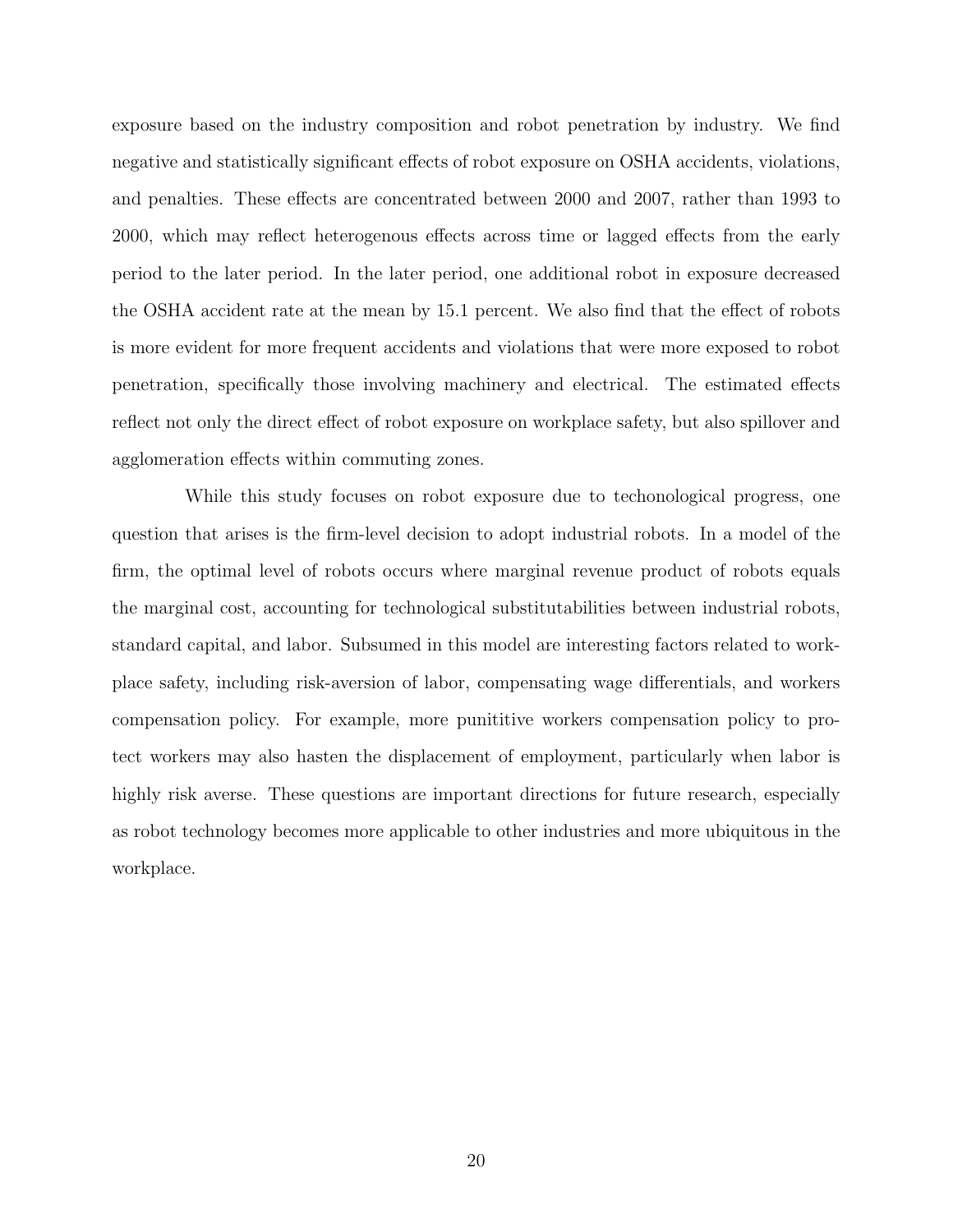# References

- Acemoglu, D., Lelarge, C., and Restrepo, P. (2020). Competing with robots: Firm-level evidence from France. AEA Papers and Proceedings, 110:383–388.
- Acemoglu, D. and Restrepo, P. (2020). Robots and jobs: Evidence from US labor markets. Journal of Political Economy, 128(6):2188–2244.
- Acemoglu, D. and Restrepo, P. (2021). Data for Robots and Jobs: Evidence from US Labor Markets. economics.mit.edu/faculty/acemoglu/data/robotsjobs.
- Autor, D. and Dorn, D. (2013). The growth of low-skill service jobs and the polarization of the US labor market. American Economic Review, 103(5):1553–1597.
- Autor, D., Dorn, D., and Hanson, G. (2013). The china syndrom: Local labor market effects of import competition in the United States. American Economic Review, 103(6):2121– 2168.
- Bartik, T. (1991). Who Benefits from State and Local Economic Development Policies? W.E. Upjohn Institute.
- Dauth, W., Findeisen, S., Suedekum, J., and Woessner, N. (2021). The Adjustment of Labor Markets to Robots. drive.google.com/file/d/1dNv9lbduNUBzUuqwTxcFngD9JgXT-TKk/view.
- Dinlersoz, E. and Wolf, Z. (2018). Automation, labor share, and productivity: Plant-level evidence from US manufacturing. US Census Bureau, Center for Economic Studies Working Paper 18-39.
- Findeisen, S., Sudekum, J., and Wobner, N. (2021). The adjustment of labor markets to robots. Journal of the European Economic Association. Forthcoming.
- Gihleb, R., Giuntella, O., Stella, L., and Wang, T. (2020). Industrial robots, workers' safety, and health. IZA Discussion Paper Series.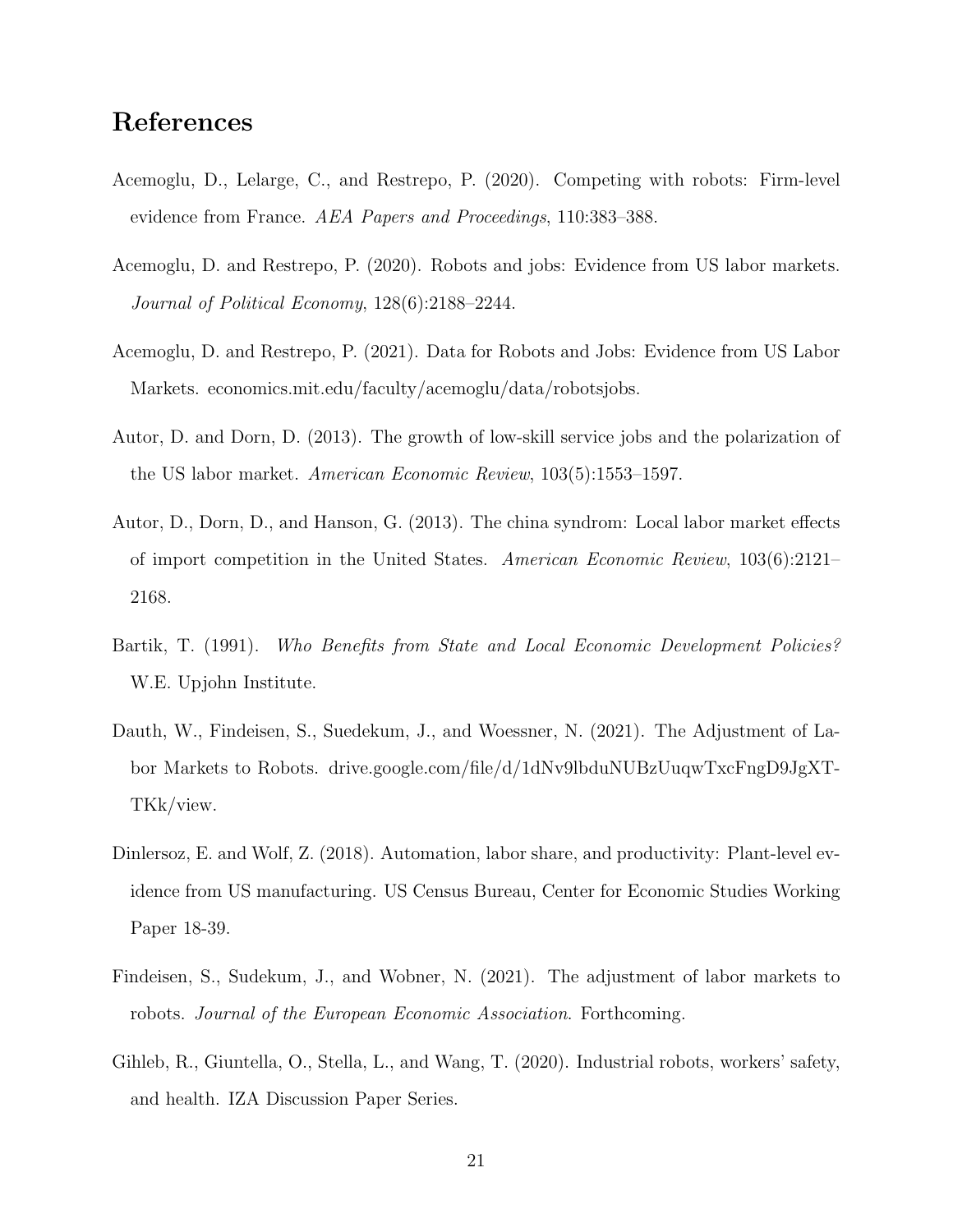- Graetz, G. and Michaels, G. (2018). Robots at work. Review of Economics and Statistics, 100(5):753–768.
- International Federation of Robotics (2014). World robotics: Industrial robots. Technical Paper.
- Kugler, A., Kugler, M., Ripani, L., and Rodrigo, R. (2020). US robotics and their impacts in the tropics: Evidence from Columbian labor markets. NBER Working Paper 28034.
- Lee, J. and Taylor, L. (2019). Randomized safety inspections and risk exposure on the job: Quasi-experimental estimates of the value of statistical life. American Economic Journal: Economic Policy, 11(4):350–374.
- Leigh, J. P., Du, J., and McCurdy, S. (2014). An estimate of the US government's undercount of nonfatal occupational injuries and illnesses in agriculture. Annals of Epidemiology, 24(2):254–259.
- Leigh, N. G. and Kraft, B. (2018). Emerging robotic regions in the United States: Insights for regional economic evolution. Regional Studies, 52(6):804–815.
- OSHA (2021). Integrated Management Information System. enforcedata.dol.gov/views/ data summary.php.
- Rosen, S. (1974). Hedonic prices and implicit markets: Produce differentiation in pure competition. Journal of Political Economy, 82(1):34–55.
- Sojourner, A. and Yang, J. (2020). Effects of union certification on workplace-safety enforcement: Regression-discontinuity evidence. Industrial and Labor Relations Review.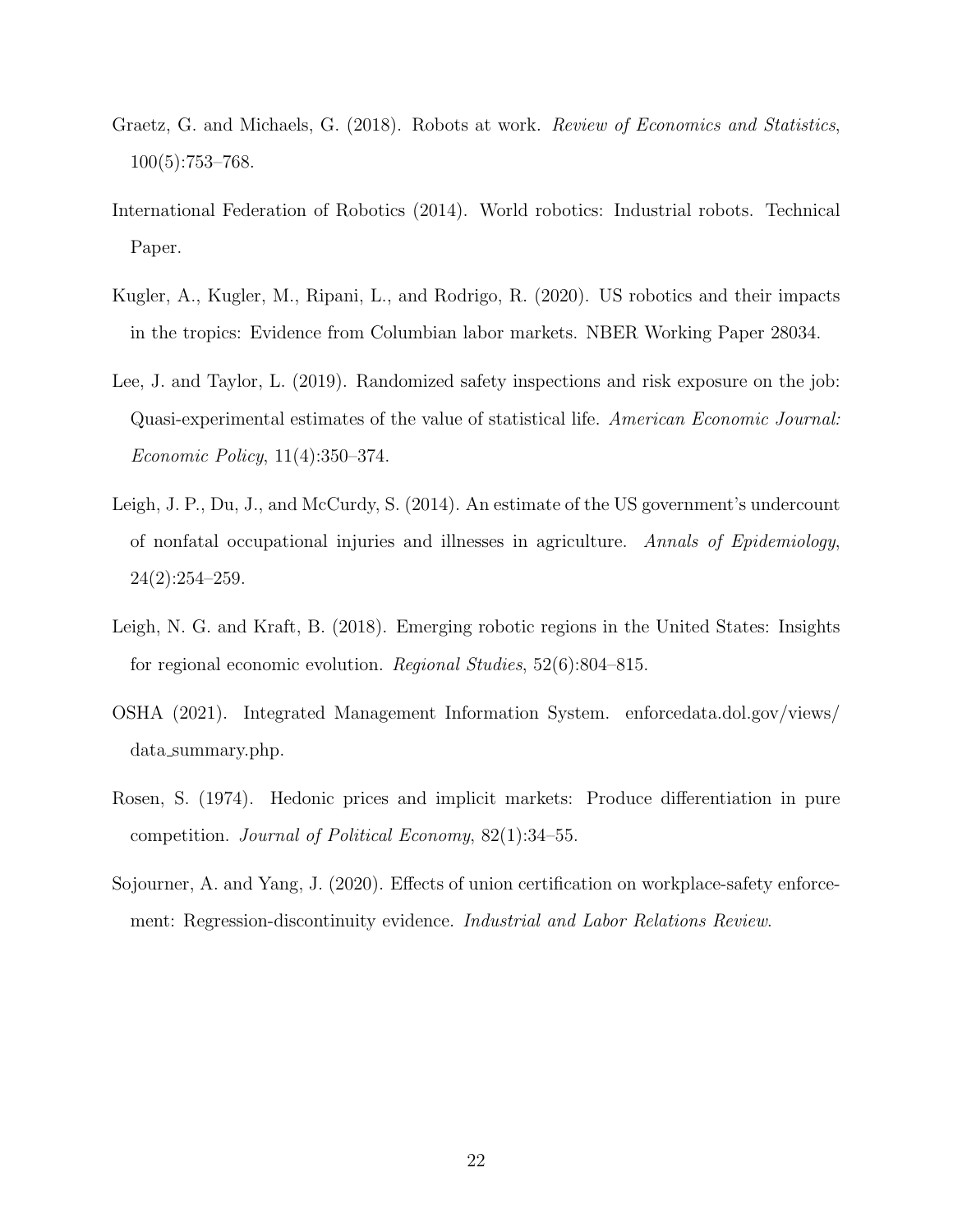|                              | <b>BLS TRC</b> | OSHA Accident | Inspections | <b>Violations</b> |          | Penalties         |               |
|------------------------------|----------------|---------------|-------------|-------------------|----------|-------------------|---------------|
|                              |                |               | Number      | Any               | Number   | Any               | Dollars       |
|                              | (1)            | (2)           | (3)         | $\left(4\right)$  | (5)      | $\left( 6\right)$ | $^{\prime}7)$ |
| A. Long Difference           |                |               |             |                   |          |                   |               |
| Robots                       | $-0.017***$    | $-0.013***$   | $-0.003$    | $-0.003$          | $-0.006$ | $-0.006$          | $-0.021***$   |
|                              | (0.004)        | (0.002)       | (0.007)     | (0.007)           | (0.007)  | (0.004)           | (0.004)       |
| Observations                 | 18             | 18            | 18          | 18                | 18       | 18                | 18            |
| <b>B.</b> Stacked Difference |                |               |             |                   |          |                   |               |
| Robots                       | $-0.018***$    | $-0.014**$    | $0.014**$   | 0.020             | $-0.002$ | 0.016             | $-0.022***$   |
|                              | (0.005)        | (0.006)       | (0.007)     | (0.008)           | (0.005)  | (0.012)           | (0.005)       |
| Observations                 | 36             | 36            | 36          | 36                | 36       | 36                | 36            |

Table 1: The Effect of Robot Exposure on Workplace Safety, Industry Level

23

The unit of observation is industry as defined by the International Federation of Robotics (IFR), excluding agriculture. The BLS TRC (total recordable case) rate is the number of workplace injuries and illnesses per <sup>100</sup> full-time equivalent workers.The OSHA accident rate is the number workers involved in an OSHA-inspected accident per 100,000 workers. The OSHA enforcement variables - inspections, violations, and penalties - reflect all inspections, not just accidents, expressed per 1,000 establishments. The outcome variables are calculated as the change in natural log, and robot exposure is calculated as the change in level. Panel A shows the long-difference estimates from 1993 to 2007, and panel B shows the stacked-difference estimates from 1993 to 2000 and from 2000 to 2007. Observations are weighted by the baseline employment. Robust standarderrors are in parentheses.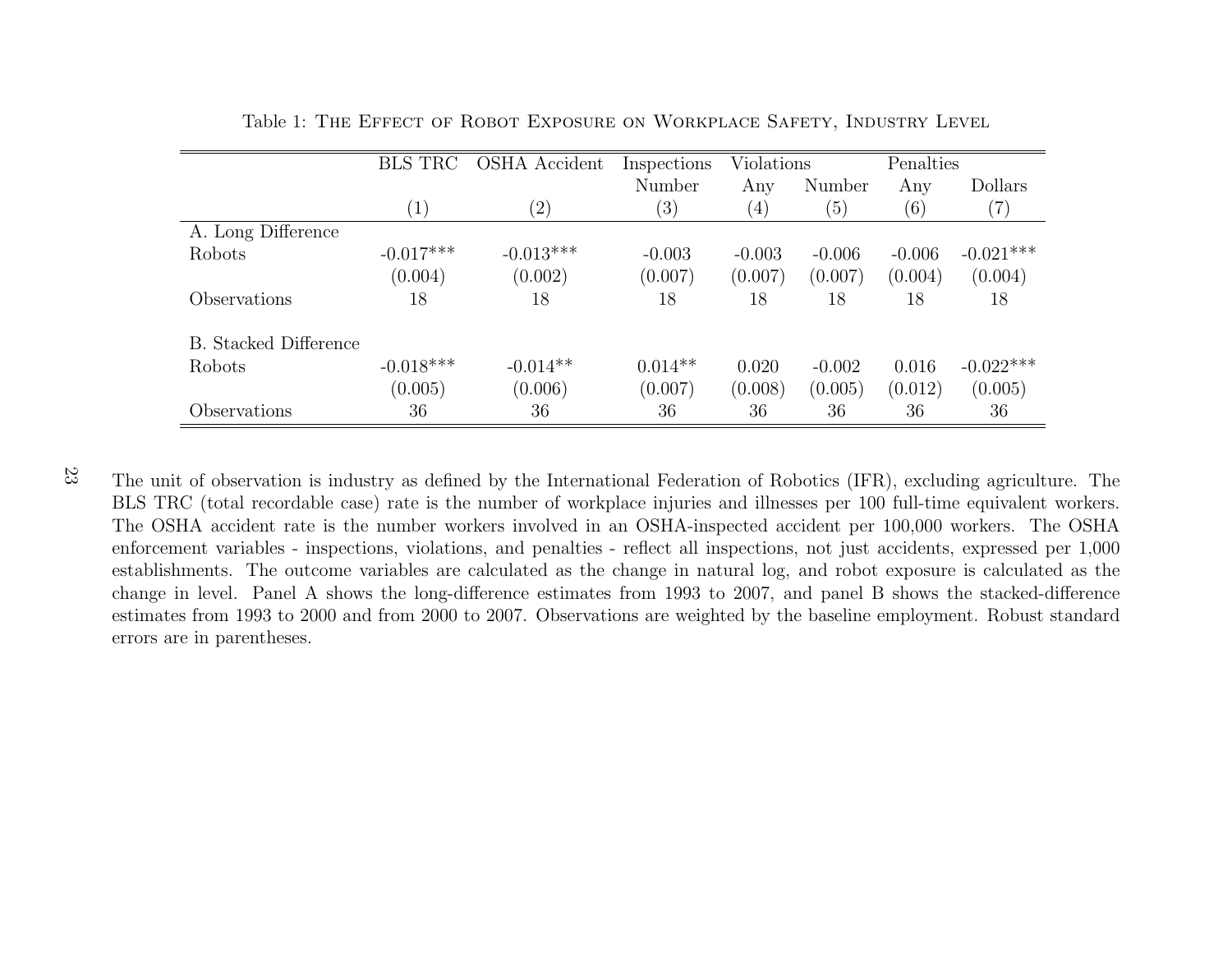|                |         | BLS TRC OSHA Accident |
|----------------|---------|-----------------------|
|                | (1)     | 2)                    |
| Robot Exposure | 0.007   | $-0.0002$             |
|                | (0.007) | (0.004)               |
| Observations   | 18      | 18                    |

Table 2: The Effect of Robot Exposure on Pre-Existing Trend in Workplace Safety, Industry Level

The unit of observation is industry as defined by the International Federation of Robotics (IFR), excluding agriculture. The BLS TRC (total recordable case) rate is the number of workplace injuries and illnesses per 100 full-time equivalent workers. The OSHA accident rate is the number workers involved in an OSHA-inspected accident per 100,000 workers. The outcome variables are calculated as the change in natural log, and robot exposure is calculated as the change in level. The outcome variable is measured from 1986 to 1993, and the robot exposure variable is measured from 1993 to 2007. Observations are weighted by the baseline employment. Robust standard errors are in parentheses.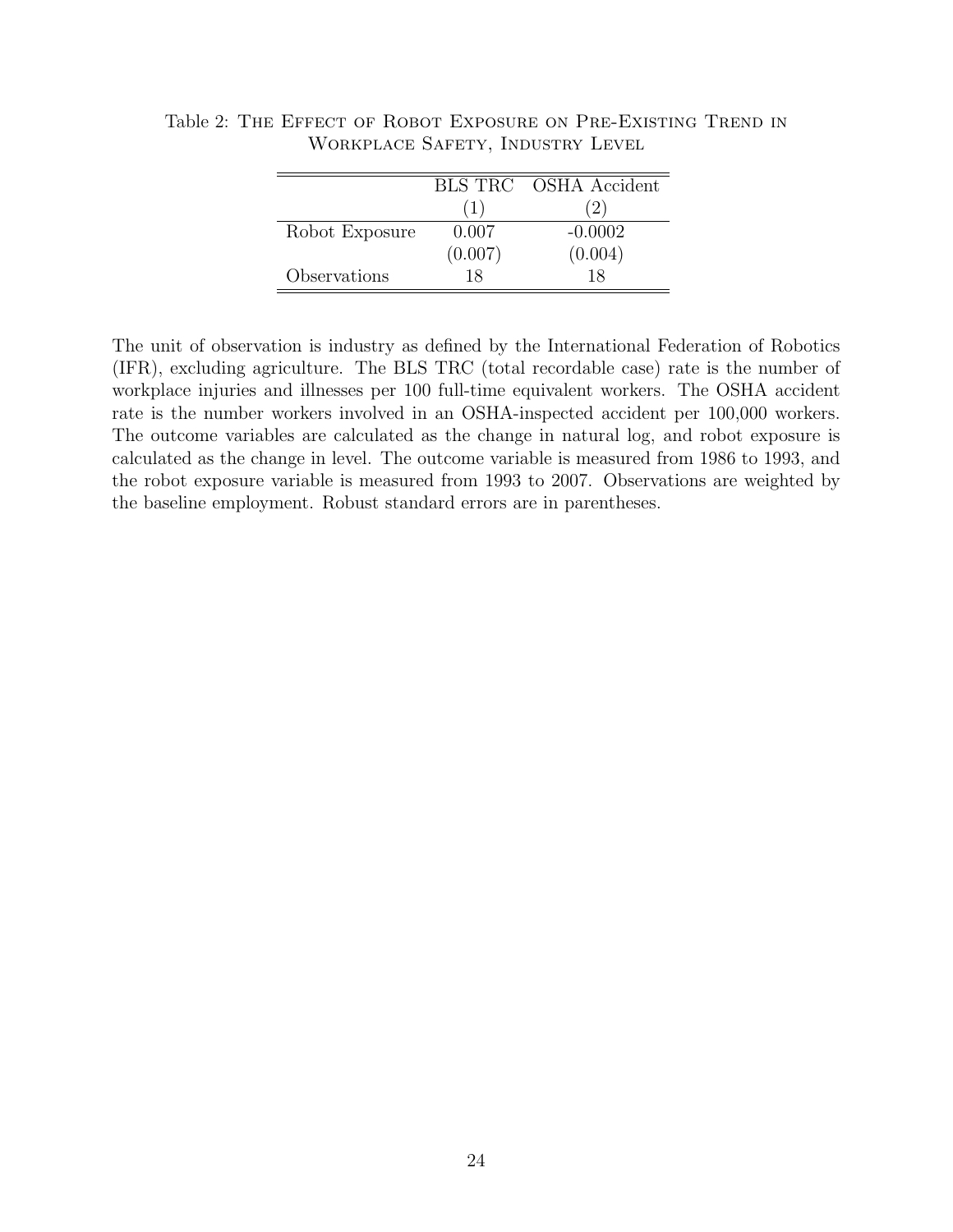|                              | <b>OSHA</b>      | Inspections   | <b>Violations</b> |                  |             | Penalty     |
|------------------------------|------------------|---------------|-------------------|------------------|-------------|-------------|
|                              | Accident         | Number        | Any               | Number           | Any         | Dollars     |
|                              | $\left(1\right)$ | $\binom{2}{}$ | (3)               | $\left(4\right)$ | (5)         | (6)         |
| A: Long Difference           |                  |               |                   |                  |             |             |
| Robots                       | $-0.017$         | $-0.050*$     | $-0.040$          | 0.004            | $-0.067***$ | 0.022       |
|                              | (0.027)          | (0.029)       | (0.027)           | (0.028)          | (0.023)     | (0.029)     |
| Observations                 | 722              | 722           | 722               | 722              | 722         | 722         |
| <b>B:</b> Stacked Difference |                  |               |                   |                  |             |             |
| Robots                       | $-0.157*$        | $-0.003$      | $-0.037*$         | $-0.071**$       | $-0.053***$ | $-0.111***$ |
|                              | (0.088)          | (0.019)       | (0.019)           | (0.025)          | (0.019)     | (0.041)     |
| Observations                 | 1,444            | 1,444         | 1,444             | 1,444            | 1,444       | 1,444       |

Table 3: The Effect of Robot Exposure on Workplace Safety, Commuting Zone Level

The unit of observation is US commuting zones. The OSHA accident rate is the number workers involved in an OSHA-inspected accident per 100,000 workers. The OSHA enforcement variables - inspections, violations, and penalties - reflect all inspections, not just accidents, expressed per 1,000 establishments. The outcome variables are calculated as the change in natural log, and robot exposure is calculated as the change in level. The covariates include time period dummies, census division dummies, demographic characteristics, manufacturing share, exposure to Chinese imports and the share of routine jobs. Panel A shows the long-difference estimates from 1993 to 2007, and panel B shows the stacked-difference estimates from 1993 to 2000 and from 2000 to 2007. Observations are weighted by the baseline employment. Robust standard errors are in parentheses.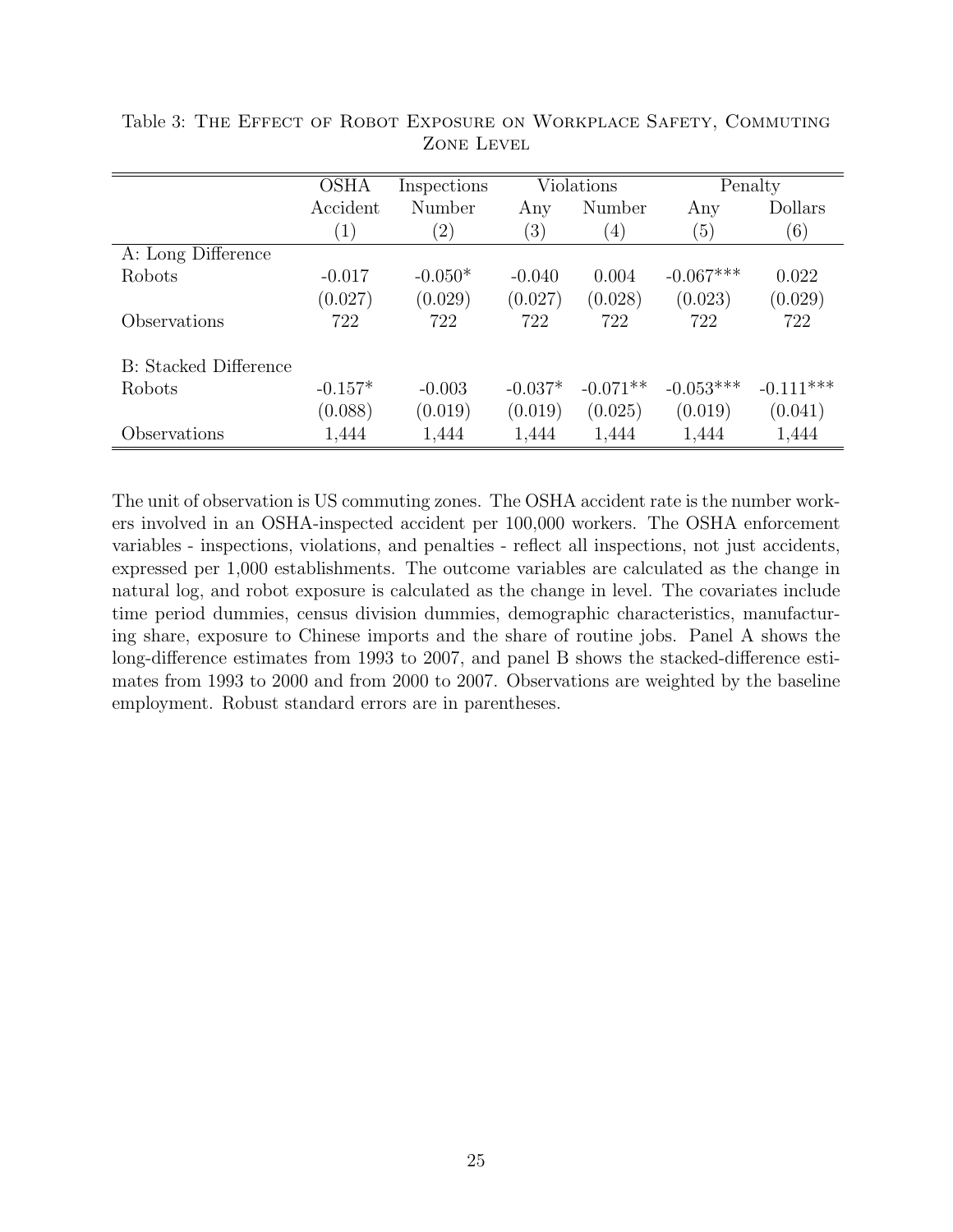|                      | BLS         | <b>OSHA</b> | Inspections |           | Violations |          | Penalties   |  |
|----------------------|-------------|-------------|-------------|-----------|------------|----------|-------------|--|
|                      | <b>TRC</b>  | Accident    | Number      | Any       | Number     | Any      | Number      |  |
|                      |             | (2)         | (3)         | (4)       | (5)        | (6)      |             |  |
| Robots, 1993 to 2000 | $-0.004$    | 0.0006      | 0.009       | 0.008     | 0.008      | $-0.007$ | $-0.028***$ |  |
|                      | (0.003)     | (0.008)     | (0.014)     | (0.013)   | (0.012)    | (0.008)  | (0.006)     |  |
| Robots, 2000 to 2007 | $-0.025***$ | $-0.021***$ | $0.017*$    | $0.026**$ | $-0.006$   | $0.028*$ | $-0.019***$ |  |
|                      | (0.008)     | (0.005)     | (0.008)     | (0.011)   | (0.003)    | (0.015)  | (0.004)     |  |
| Observations         | 36          | 36          | 36          | 36        | 36         | 36       | 36          |  |

Table 4: The Effect of Robot Exposure on Workplace Safety by Period, Industry Level

The unit of observation is industry as defined by the International Federation of Robotics (IFR), excluding agriculture. The BLS TRC (total recordable case) rate is the number of workplace injuries and illnesses per <sup>100</sup> full-time equivalent workers.The OSHA accident rate is the number workers involved in an OSHA-inspected accident per 100,000 workers. The OSHA enforcement variables - inspections, violations, and penalties - reflect all inspections, not just accidents, expressed per 1,000 establishments. The outcome variables are calculated as the change in natural log, and robot exposure is calculated as thechange in level. Observations are weighted by the baseline employment. Robust standard errors are in parentheses.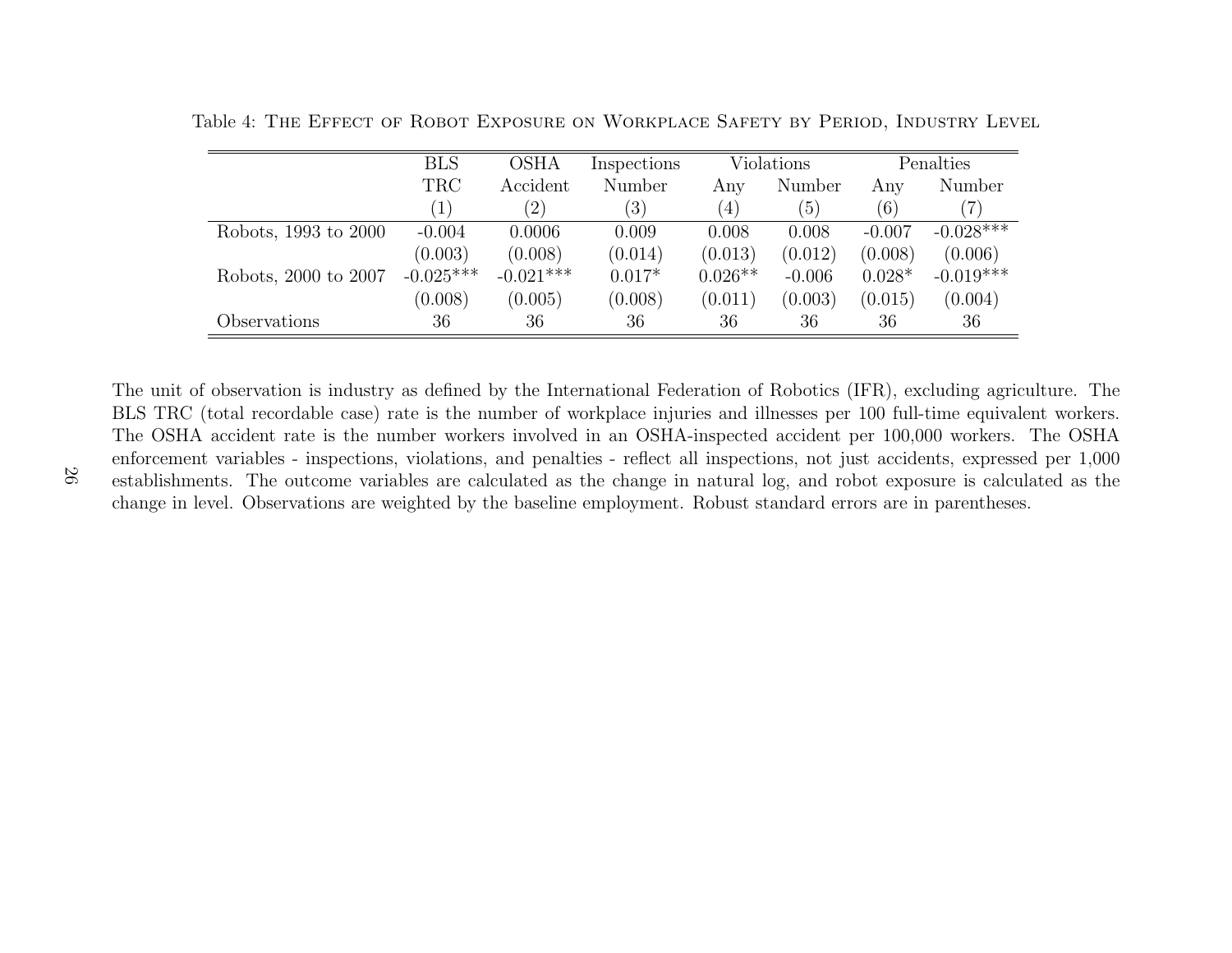|                      | <b>OSHA</b>      | Inspections       | Violations |             | Penalty     |             |
|----------------------|------------------|-------------------|------------|-------------|-------------|-------------|
|                      | Accident         | Number            | Any        | Number      | Any         | Dollars     |
|                      | $\left  \right $ | $\left( 2\right)$ | (3)        | (4)         | (5)         | (6)         |
| Robots, 1993 to 2000 | 0.029            | 0.064             | 0.109      | $0.191*$    | 0.031       | 0.001       |
|                      | (0.142)          | (0.097)           | (0.090)    | (0.099)     | (0.095)     | (0.133)     |
| Robots, 2000 to 2007 | $-0.151*$        | $-0.002$          | $-0.037*$  | $-0.071***$ | $-0.053***$ | $-0.108***$ |
|                      | (0.078)          | (0.019)           | (0.020)    | (0.024)     | (0.020)     | (0.036)     |
| Observations         | 1444             | 1444              | 1444       | 1444        | 1444        | 1444        |

Table 5: The Effect of Robot Exposure on Workplace Safety by Period, Commuting Zone Level

The unit of observation is US commuting zones. The OSHA accident rate is the number workers involved in an OSHA-inspected accident per 100,000 workers. The OSHA enforcement variables - inspections, violations, and penalties - reflect all inspections, not just accidents, expressed per 1,000 establishments. The outcome variables are calculated as the change in natural log, and robot exposure is calculated as the change in level. The covariates include time period dummies, census division dummies, demographic characteristics, manufacturing share, exposure to Chinese imports and the share of routine jobs. Observations areweighted by the baseline employment. Robust standard errors are in parentheses.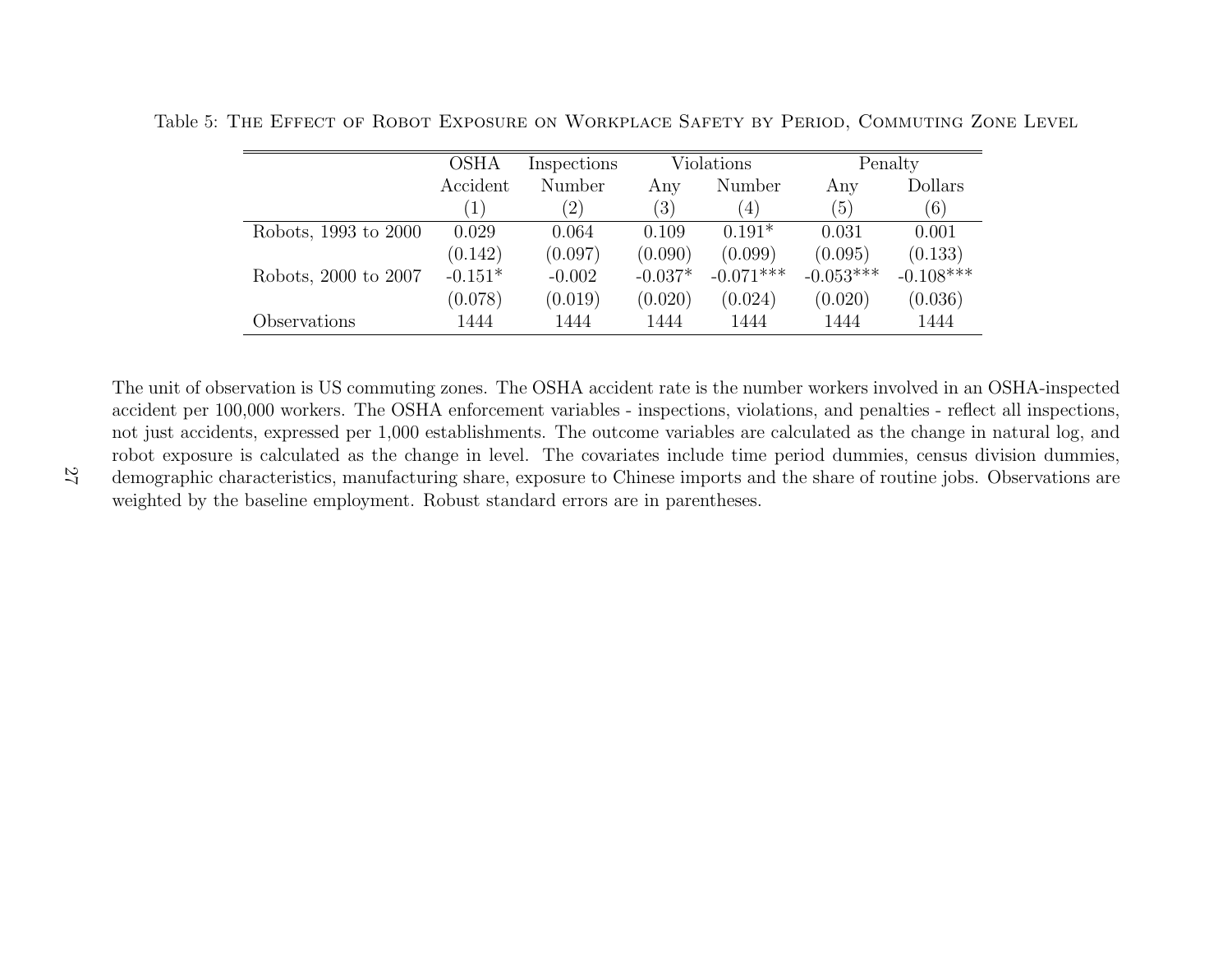|              | OSHA Accident | Inspections       |          | Violations       |          | Penalty  |
|--------------|---------------|-------------------|----------|------------------|----------|----------|
|              |               | Number            | Any      | Number           | Any      | Dollars  |
|              | 1             | $\left( 2\right)$ | (3)      | $\left(4\right)$ | (5)      | (6)      |
|              |               |                   |          |                  |          |          |
| US Robots    | $-0.287*$     | $-0.005$          | $-0.071$ | $-0.136$         | $-0.101$ | $-0.206$ |
|              | (0.154)       | (0.035)           | (0.033)  | (0.045)          | (0.033)  | (0.072)  |
| Observations | 1,444         | 1,444             | 1,444    | 1,444            | 1,444    | 1,444    |

Table 6: The Effect of Robot Exposure on Workplace Safety, Commuting Zone Level, US-BasedMeasure of Robots with Instrumental Variables

The unit of observation is US commuting zones. The OSHA accident rate is the number workers involved in an OSHA-inspected accident per 100,000 workers. The OSHA enforcement variables - inspections, violations, and penalties - reflect all inspections,not just accidents, expressed per 1,000 establishments. The US-based measure of robot penetration is calculated using data from 2004 to 2007, rescaled to seven years. The US-based measure is instrumented with the European-based measure from 1993 to 2007. The outcome variables are calculated as the change in natural log, and robot exposure is calculated as the change in level. The covariates include time period dummies, census division dummies, demographic characteristics, manufacturing share,exposure to Chinese imports and the share of routine jobs. The results come from the stacked-difference model from 1993 to2000 and from 2000 to 2007. Observations are weighted by the baseline employment. Robust standard errors are in parentheses.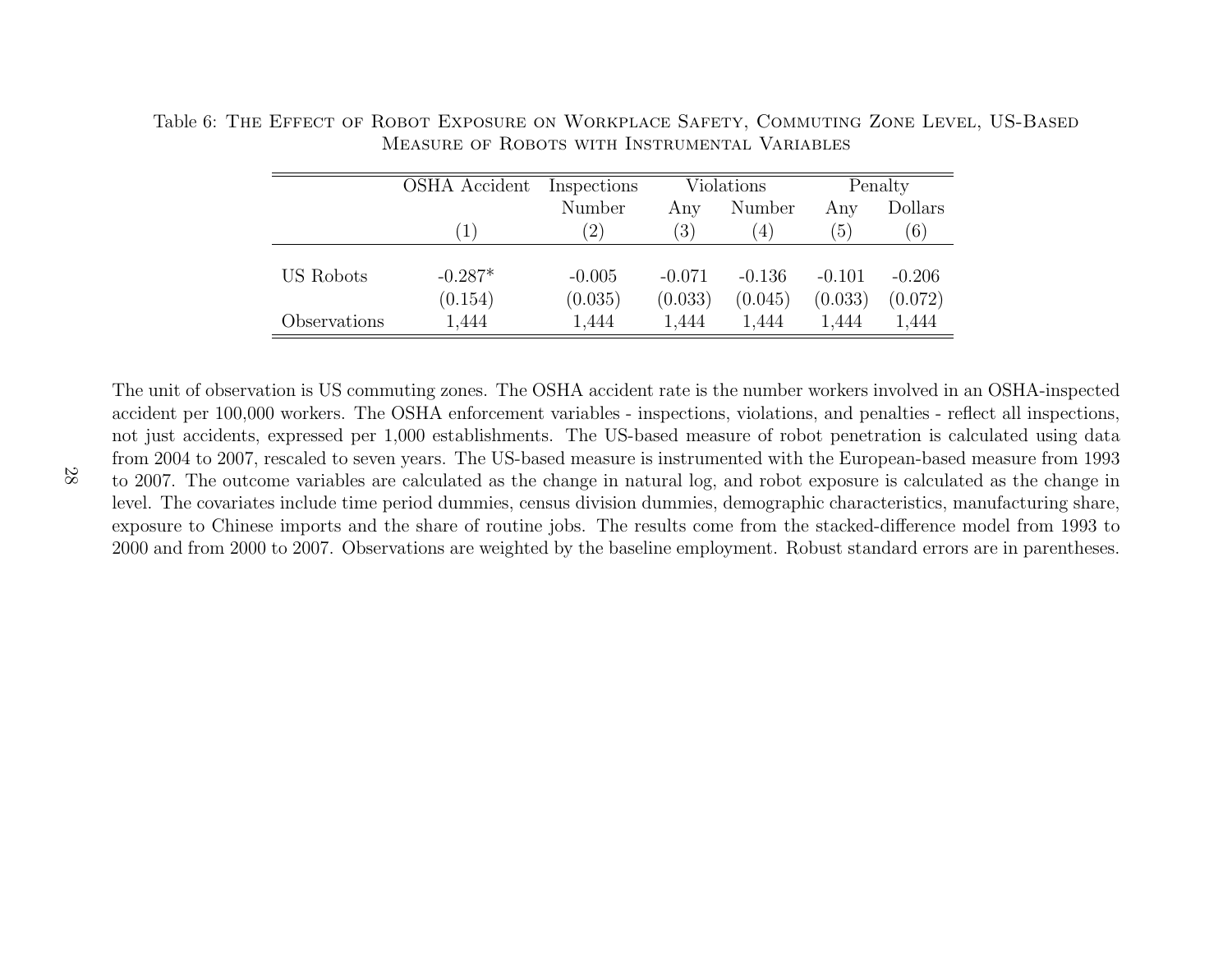|                                    | Robots      | Violation | Robot Exposure |
|------------------------------------|-------------|-----------|----------------|
| Violation Type                     | Estimate    | Rate      | Index          |
| Toxic and Hazardous Substances     | $-0.023$    | 6.93      | 5.29           |
|                                    | (0.046)     |           |                |
| Machinery and Machine Guarding     | $-0.236***$ | 5.37      | 7.00           |
|                                    | (0.041)     |           |                |
| Electrical                         | $-0.150**$  | 4.90      | 6.35           |
|                                    | (0.074)     |           |                |
| General Environmental Controls     | $-0.123**$  | 3.27      | 6.98           |
|                                    | (0.050)     |           |                |
| Hazardous Materials                | 0.020       | 2.36      | 7.94           |
|                                    | (0.042)     |           |                |
| Personal Protective Equipment      | $-0.153$    | 2.15      | 6.62           |
|                                    | (0.111)     |           |                |
| Walking-Working Surfaces           | $-0.130***$ | 1.74      | 6.70           |
|                                    | (0.040)     |           |                |
| Exit Routes and Emergency Planning | $-0.042$    | 1.36      | 6.14           |
|                                    | (0.053)     |           |                |
| Fire Protection                    | $-0.169*$   | 1.16      | 6.51           |
|                                    | (0.090)     |           |                |
| Materials Handling and Storage     | 0.013       | 1.12      | 8.54           |
|                                    | (0.036)     |           |                |
| Observations                       | 1,444       |           |                |

Table 7: The Effect of Robot Exposure on OSHA Violation Type, Commuting Zone Level

The unit of observation is US commuting zones. Each estimate comes from a single regression. The OSHA violation rate is calculated as the number of violations by type per 1,000 establishments. The covariates include time period dummies, census division dummies, demographic characteristics, manufacturing share, exposure to Chinese imports and the share of routine jobs. All estimates come from the long-difference estimates from 1993 to 2007. Observations are weighted by the baseline employment. Robust standard errors are in parentheses. The OSHA violation rate reported in the third column is calculated in 1993. The robot exposure index reflects the extent to which each violation type was exposed to robots based on violation rates in 1993 and robot exposure from 1993 to 2007.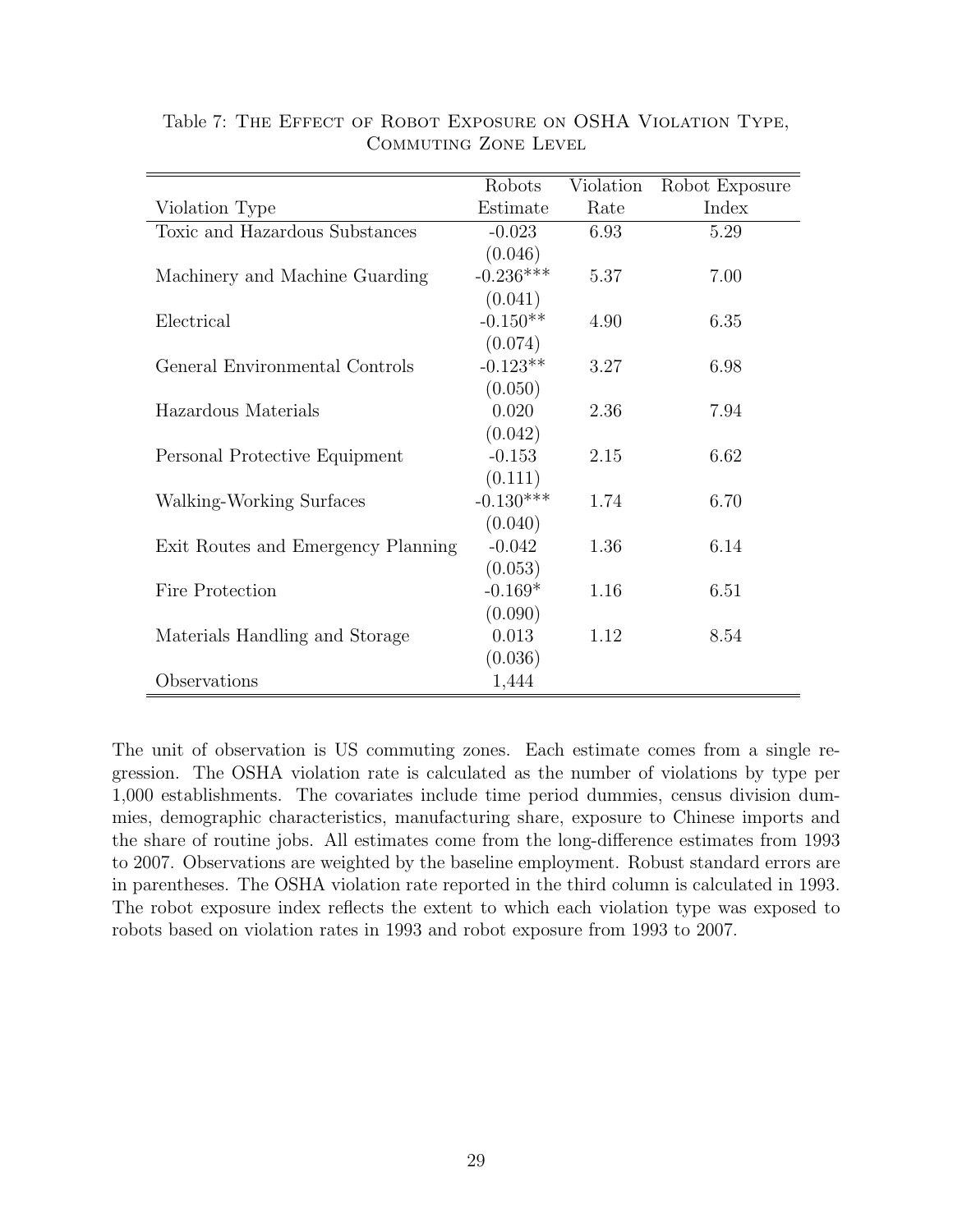|                    | Machinery  | Electrical | Other    |
|--------------------|------------|------------|----------|
|                    | (1)        | (2)        | (3)      |
| <b>Robots</b>      | $-0.105**$ | $-0.180*$  | $-0.140$ |
|                    | (0.046)    | (0.099)    | (0.086)  |
| OSHA Accident Rate | 0.430      | 0.265      | 4.583    |
| Observations       | 1444       | 1444       | 1444     |

Table 8: THE EFFECT OF ROBOT EXPOSURE ON OSHA ACCIDENT TYPE, Commuting Zone Level

The unit of observation is US commuting zones. Each estimate comes from a single regression. The OSHA accident rate is calculated as the number of accidents by type per 1,000 establishments. The covariates include time period dummies, census division dummies, demographic characteristics, manufacturing share, exposure to Chinese imports and the share of routine jobs. All estimates come from the long-difference estimates from 1993 to 2007. Observations are weighted by the baseline employment. Robust standard errors are in parentheses. The OSHA accident rate is calculated in 1993.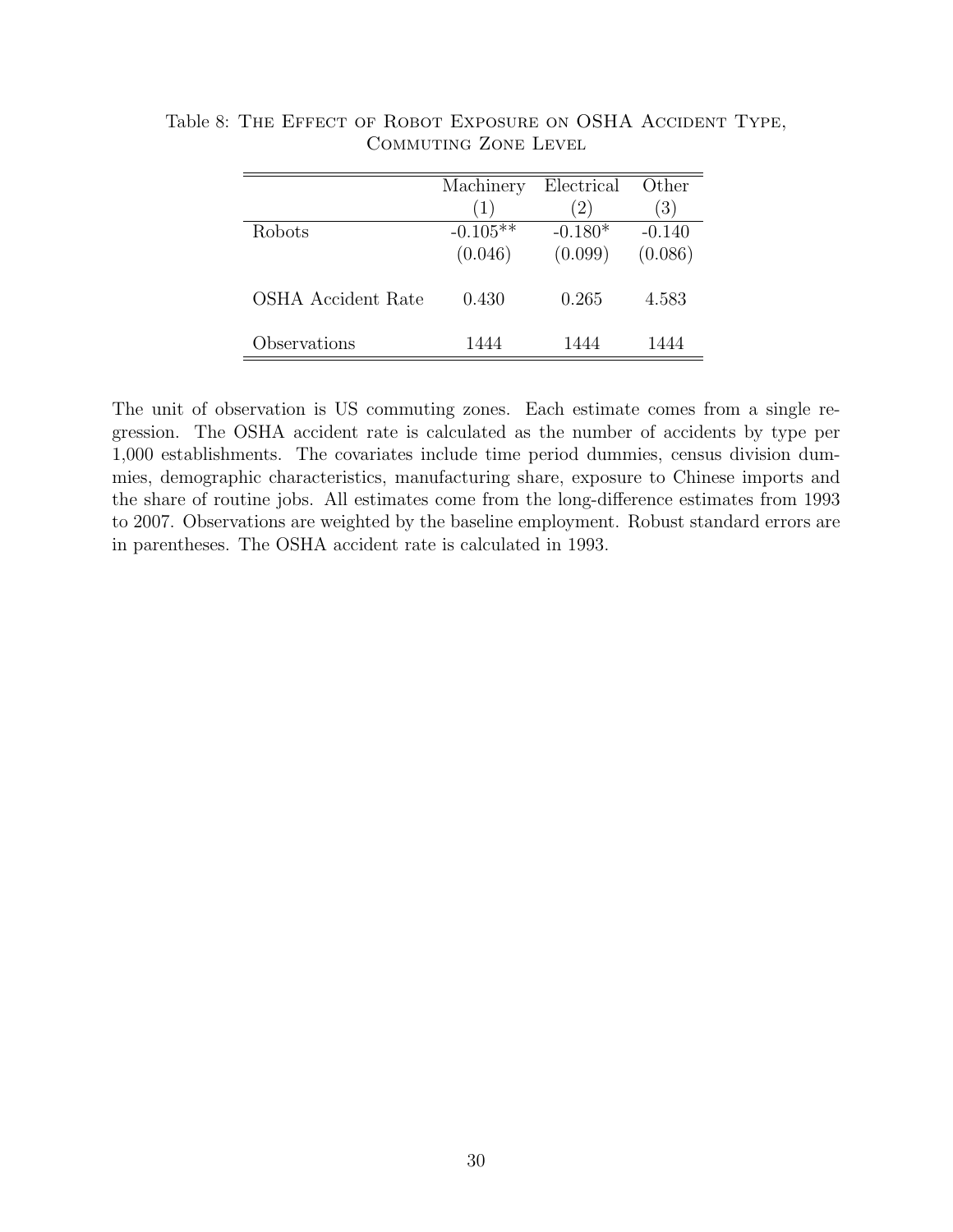

Figure 1: Trends in Workplace Safety and Robot Penetration

The BLS TRC (total recordable case) rate is the number of workplace injuries and illnesses per 100 full-time equivalent workers, and the BLS fatality rate is the number of workplace fatalities per 100,000 full-time equivalent workers. Both figures come from the Bureau of Labor Statistics, Office of Safety, Health, and Working Conditions. Industrial robots are the number of robots per 1,000 workers in the US and in five European countries, including Denmark, Finland, France, Italy, and Sweden. The data on industrial robots come from the International Federation of Robotics.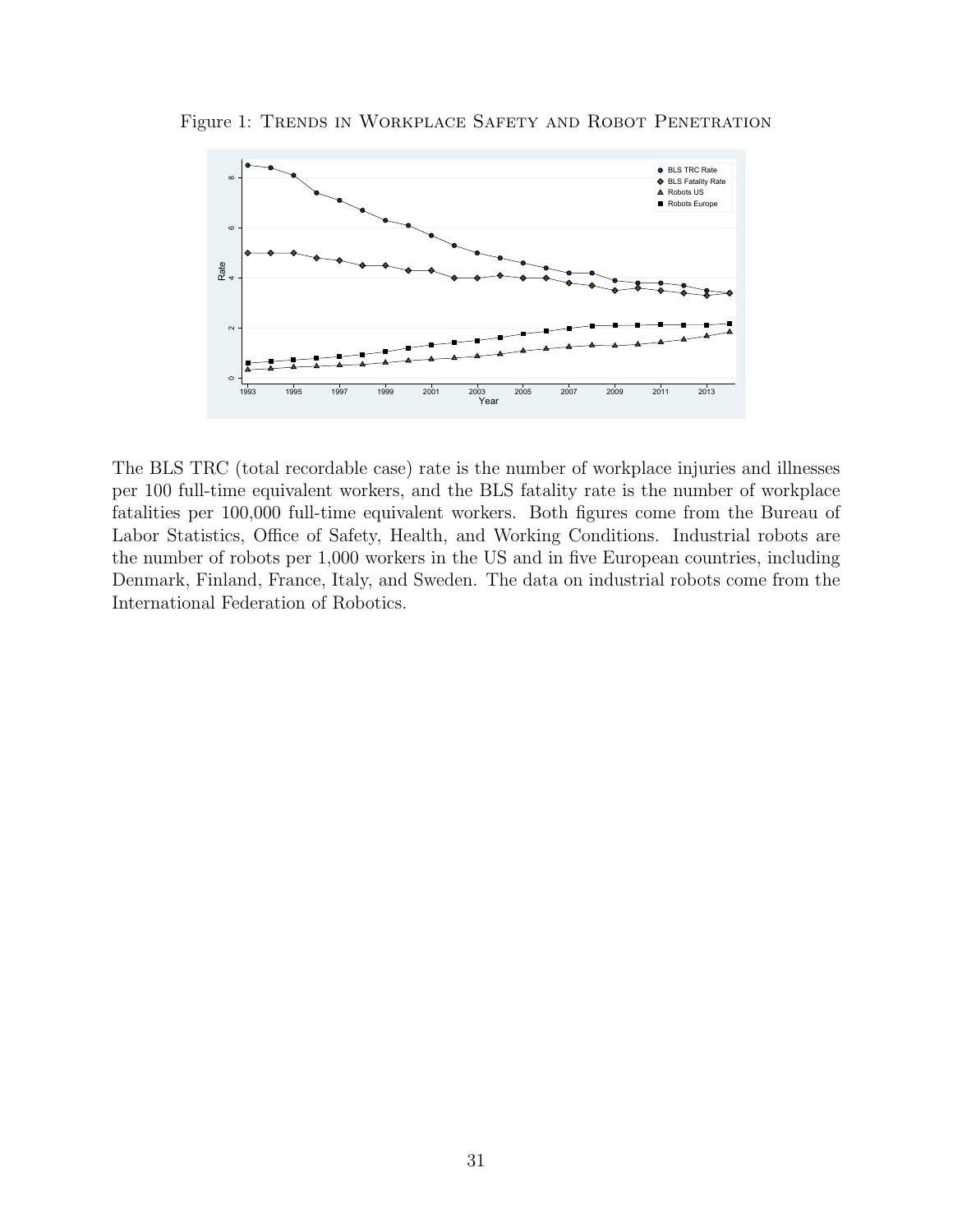Figure 2: OSHA ACCIDENT RATE VS. BLS RATES BY INDUSTRY, 1993



Each marker corresponds to an industry as defined by the International Federation of Robotics (IFR), excluding agriculture. The OSHA accident rate is the number workers involved in an OSHA-inspected accident per 100,000 workers. The BLS TRC (total recordable case) rate is the number of workplace injuries and illnesses per 100 full-time equivalent workers. The BLS fatality rate is the number of workplace fatalities per 100,000 full-time equivalent workers. The marker size is proportional to employment data from the County Business Patterns. The weighted correlations in Panels A and B are 0.58 and 0.92, respectively.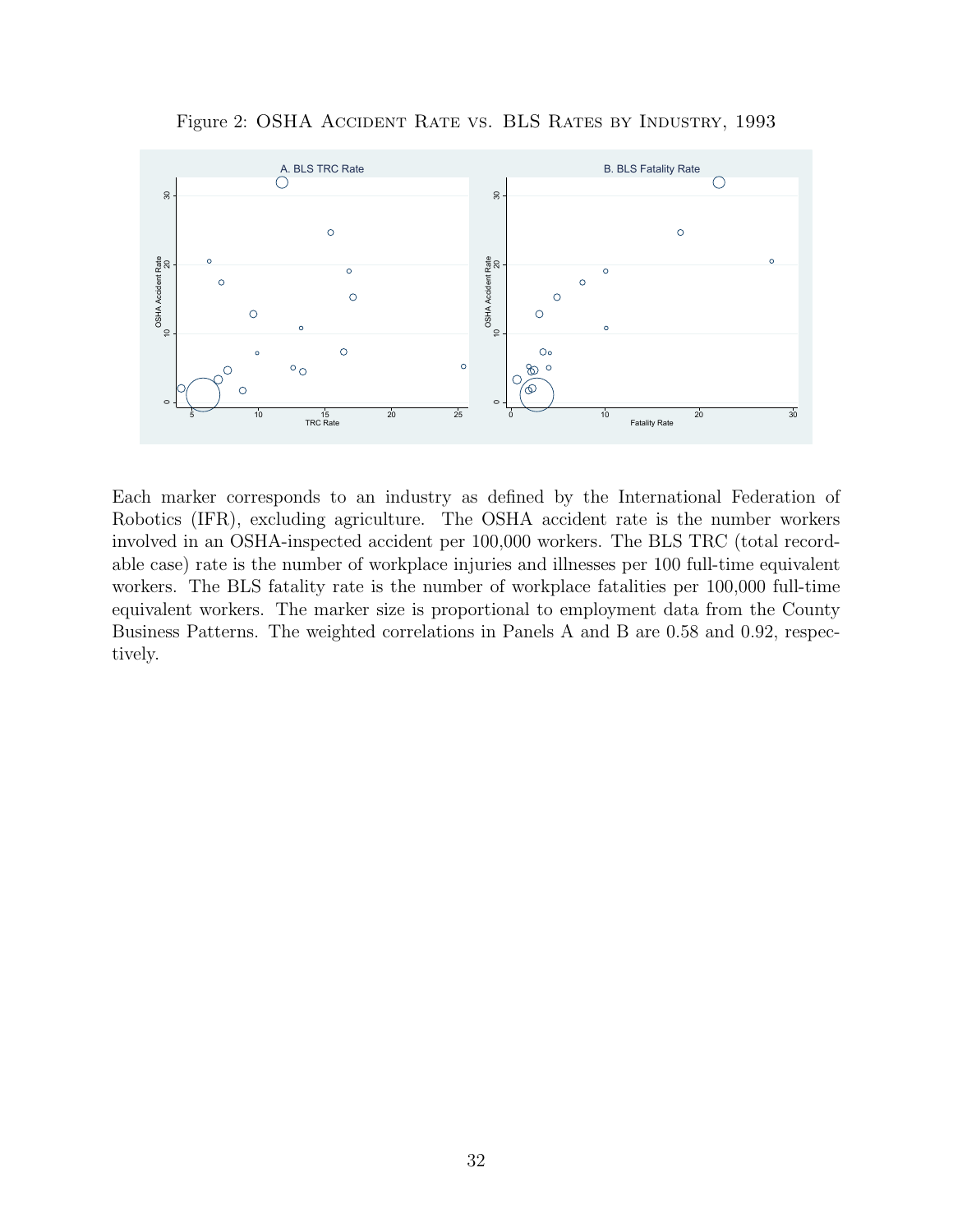Figure 3: Workplace Safety and Robot Exposure by Industry, Safety Baseline 1993 relative to Exposure 1993 to 2007



Each marker corresponds to an industry as defined by the International Federation of Robotics (IFR), excluding agriculture. The BLS TRC (total recordable case) rate is the number of workplace injuries and illnesses per 100 full-time equivalent workers. The OSHA accident rate is the number workers involved in an OSHA-inspected accident per 100,000 workers. The marker size is proportional to employment data from the County Business Patterns. Workplace safety is measured in 1993. The exposure to robots is the change in number of robots per 1,000 workers by industry from 1993 to 2007 in five European countries, including Denmark, Finland, France, Italy, and Sweden.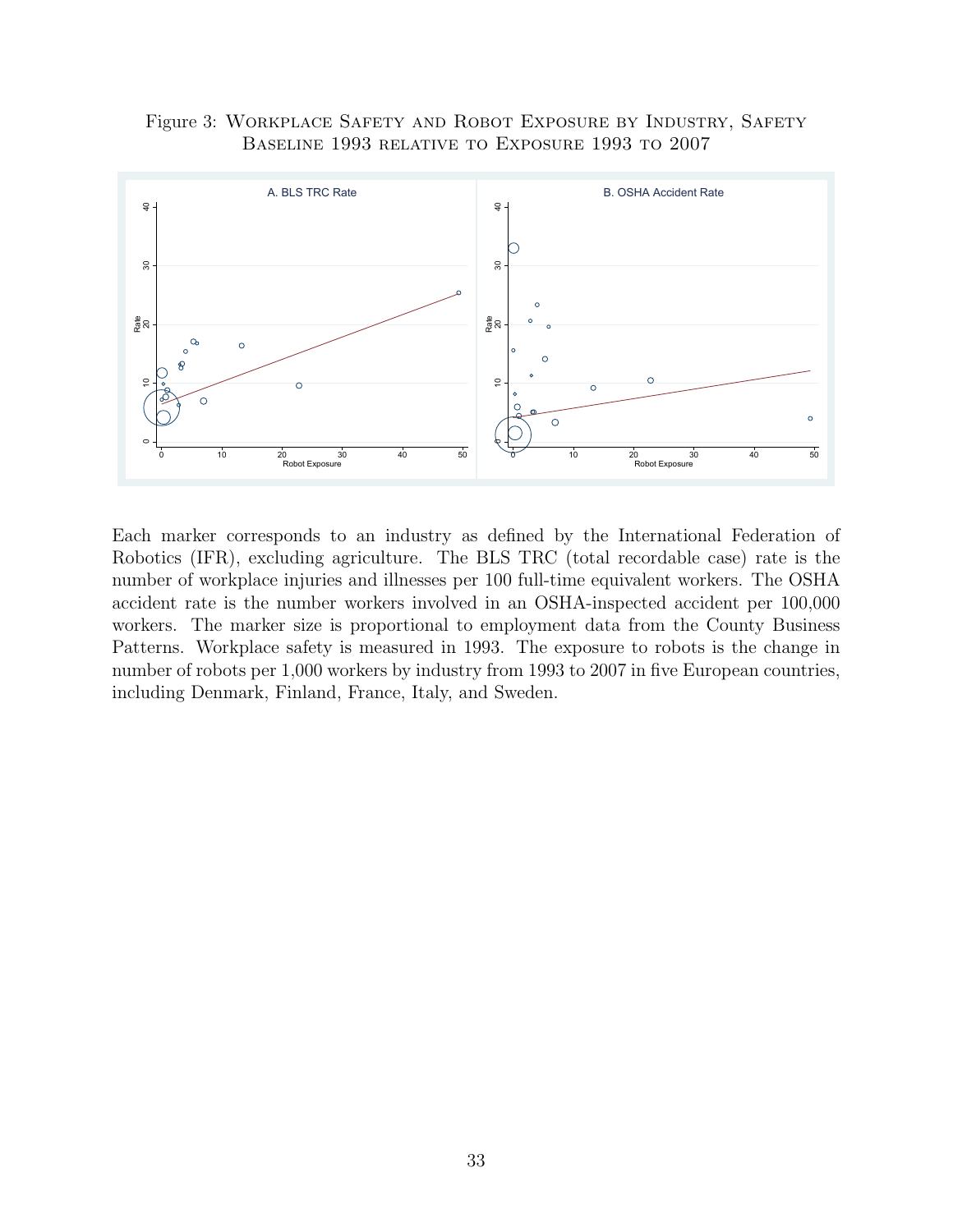Figure 4: Workplace Safety and Robot Exposure by Industry, Stacked Differences 1993 to 2000 and 2000 to 2007



Each marker corresponds to an industry as defined by the International Federation of Robotics (IFR), excluding agriculture. The BLS TRC (total recordable case) rate is the number of workplace injuries and illnesses per 100 full-time equivalent workers. The OSHA accident rate is the number workers involved in an OSHA-inspected accident per 100,000 workers. The marker size is proportional to employment data from the County Business Patterns. The exposure to robots is measured as the number of robots per 1,000 workers by industry in five European countries, including Denmark, Finland, France, Italy, and Sweden. The workplace safety figures are differenced in logs between 1993 and 2000 and 2000 to 2007, and the exposure to robot figures are differenced in levels during the same periods.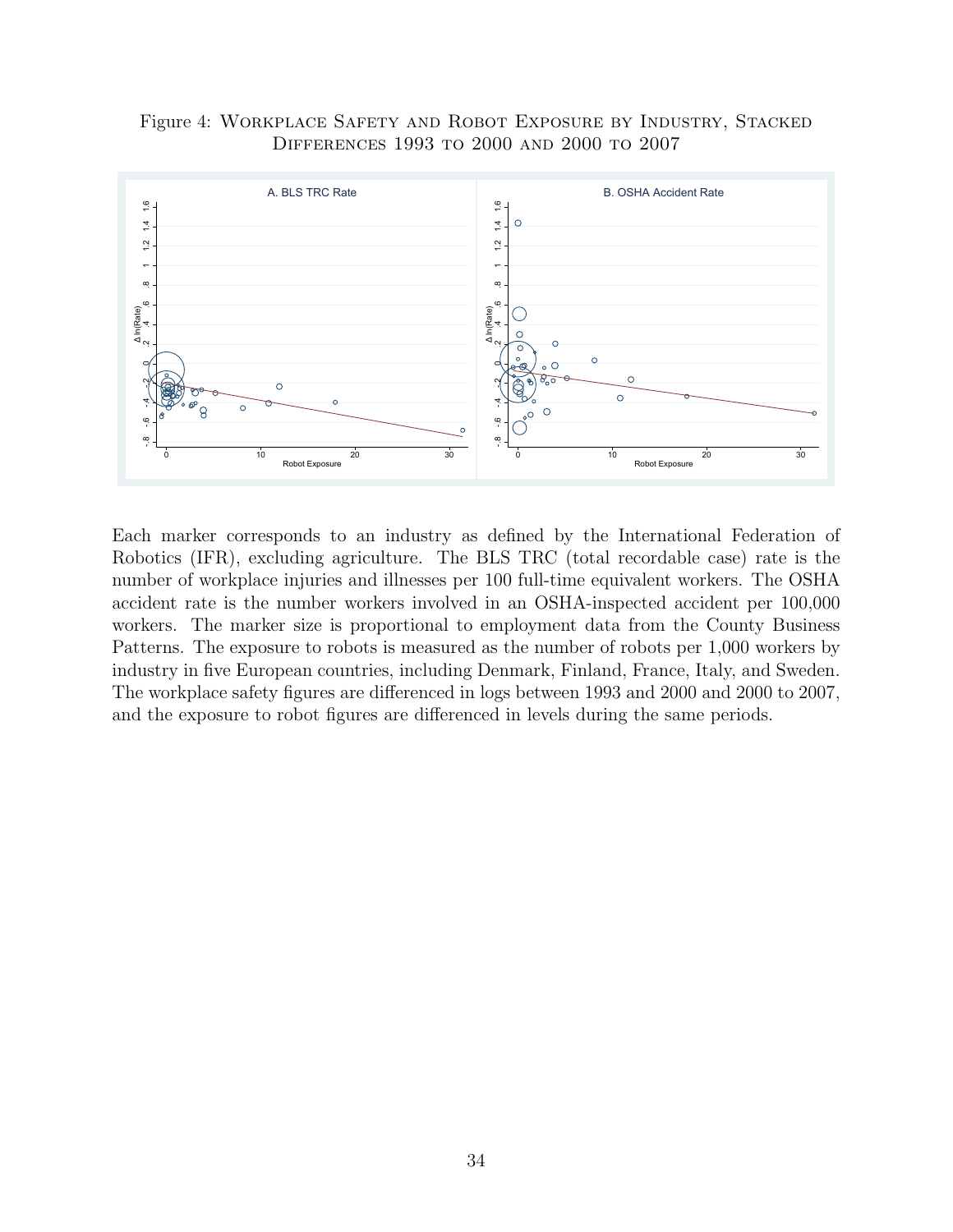#### Figure 5: Workplace Safety and Robot Exposure by Industry, Safety PRE-TREND 1986 TO 1993 RELATIVE TO EXPOSURE 1993 TO 2007



Each marker corresponds to an industry as defined by the International Federation of Robotics (IFR), excluding agriculture. The BLS TRC (total recordable case) rate is the number of workplace injuries and illnesses per 100 full-time equivalent workers. The OSHA accident rate is the number workers involved in an OSHA-inspected accident per 100,000 workers. The marker size is proportional to employment data from the County Business Patterns. The exposure to robots is measured as the number of robots per 1,000 workers by industry in five European countries, including Denmark, Finland, France, Italy, and Sweden. The workplace safety figures are differenced in logs between 1986 and 1993, and the exposure to robot figures are differenced in levels between 1993 to 2007.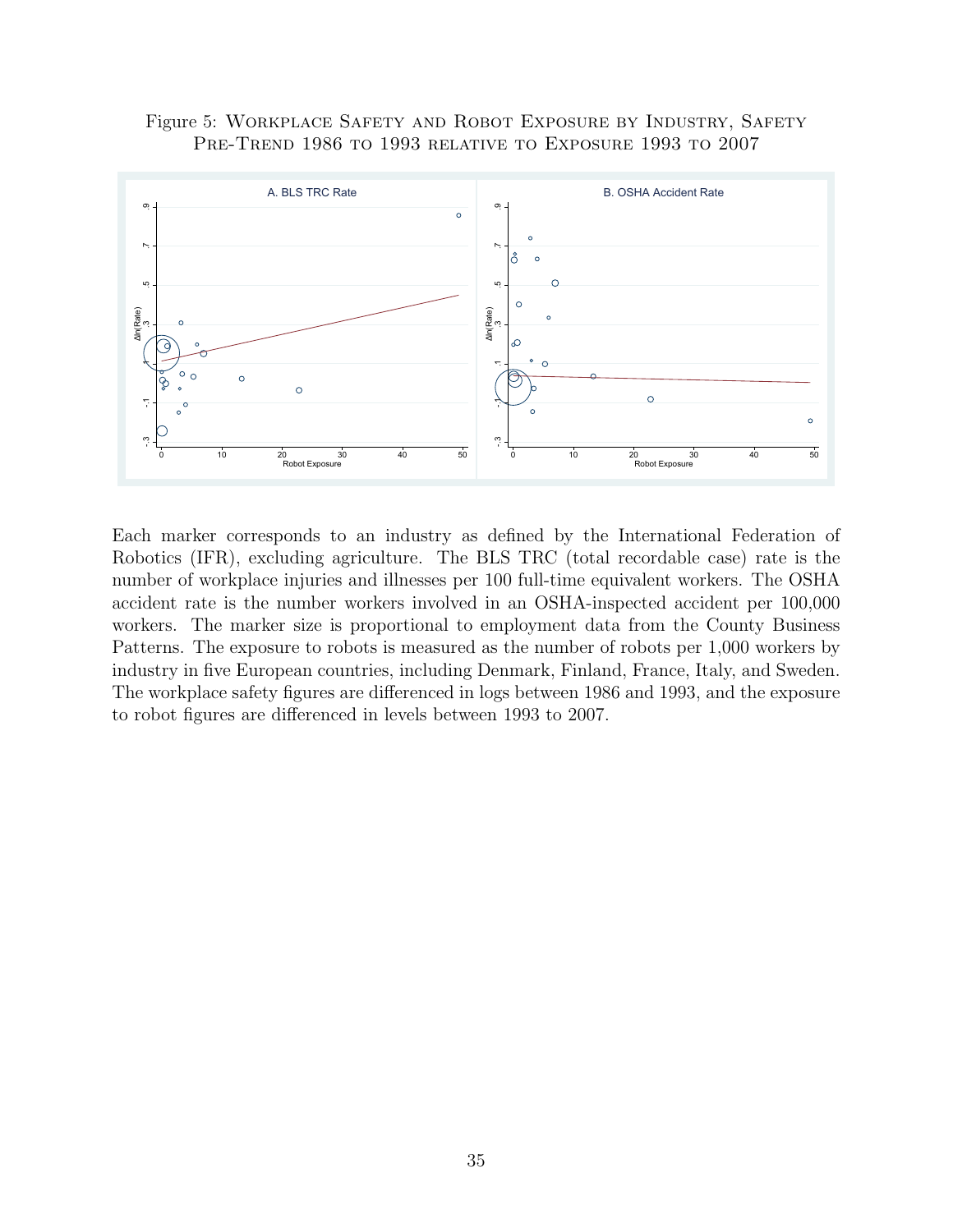Figure 6: Inspections, Violations, and Penalties and Robot Exposure by Industry, Stacked Differences1993 to 2000 and 2000 to 2007



<sup>10</sup> Robot Exposure<br>
<sup>20</sup> <sup>30</sup><br>
<sup>20</sup> <sup>30</sup><br>
1.000 establishments. The nur<br>
ree-year lead average. The mar<br>
co robots is measured as the nur<br>
Finland, France, Italy, and Sw<br>
d the exposure to robot figure <sup>10</sup> Robot Exposure<br>
ed by the International Federa<br>
ee number per 1,000 establishn<br>
establishments are tabulated fr<br>
is proportional to employment<br>
f robots per 1,000 workers by<br>
the inspection figures are differe<br>
feren  $^{10}$  Robot Exposure<br>
10 Robotics (IFR), excluding agri<br>
10 the penalty is the amount<br>
10 2BP. All three measures are can<br>
10 m the County Business Patter<br>
10 in five European countries, in<br>
10 logs between 1993 and 2000 Each marker corresponds to an industry as defined by the International Federation of Robotics (IFR), excluding agriculture. The OSHA inspection and violation rates are the number per 1,000 establishments, and the penalty is the amount in 2020 dollars per 1,000 establishments. The number of establishments are tabulated from the CBP. All three measures are calculated using <sup>a</sup> three-year lead average. The marker size is proportional to employment data from the County Business Patterns. The exposure to robots is measured as the number of robots per 1,000 workers by industry in five European countries, including Denmark, Finland, France, Italy, and Sweden. The inspection figures are differenced in logs between 1993 and 2000 and 2000to 2007, and the exposure to robot figures are differenced in levels during the same periods.